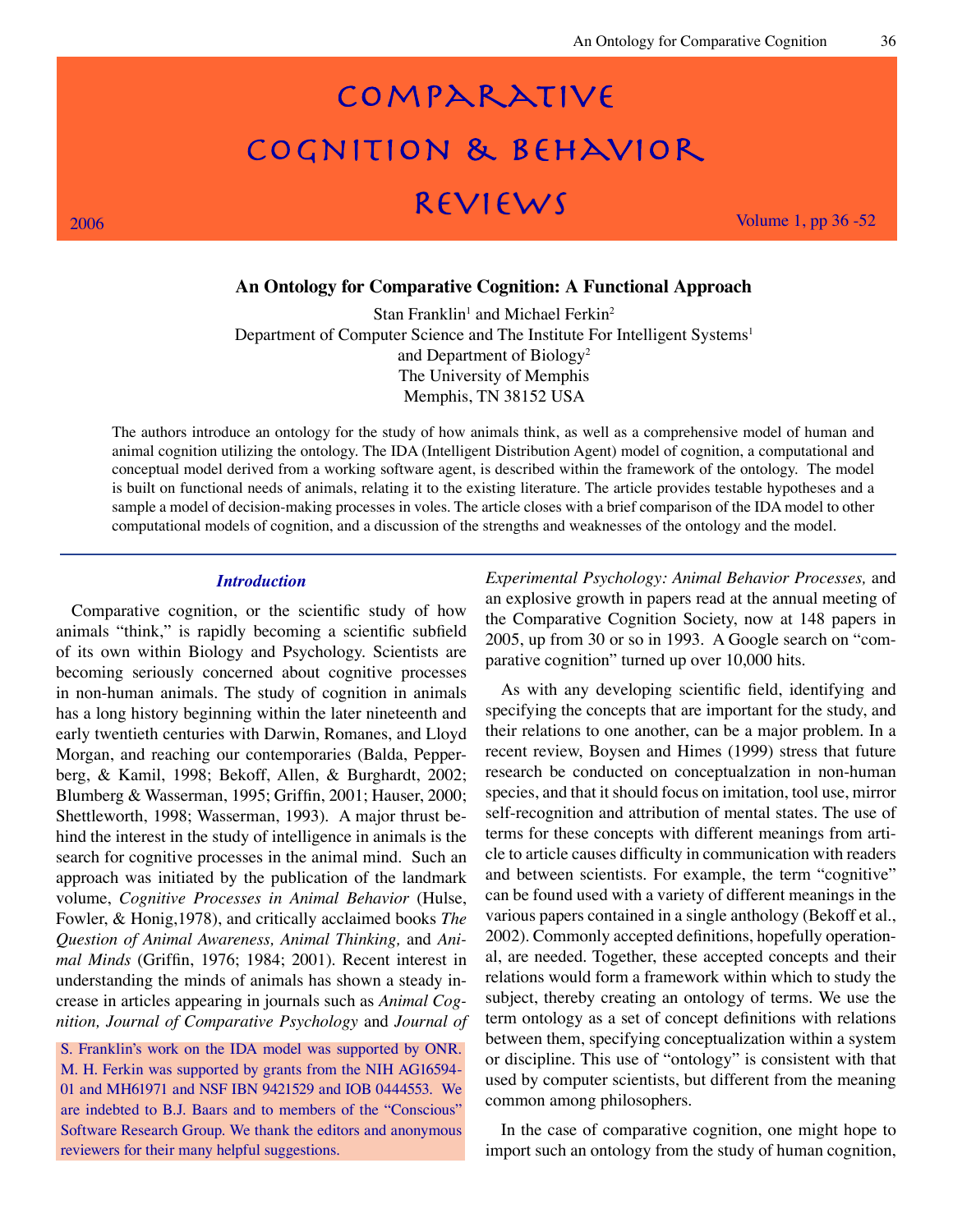modifying it as needed. This approach, though a useful one, doesn't solve the problem, because the issues of terms used with different meanings hasn't yet been fully settled within the study of human cognition, itself a relatively young field (Eschenbach, Habel, Heydrich, & Rieser, 2003). Thus, in this paper we introduce a trial framework of concepts and their relations, an ontology, for the study of how animals may think. We hope that this paper will stimulate discussion leading to a more standard ontology of terms and important concepts for comparative cognition. We intend to err on the side of inclusivity, introducing more concepts and relations than are likely to survive a shakeout. We are seeking to provide a model and an ontology that revitalizes our approach to understanding how animal minds may work.

One might view the model we describe below, and its ontology, as a kind of more detailed scientific paradigm in the sense of Kuhn (1970), or as a more detailed central core of a research program in the sense of Lakotos (1974). Taking the latter view, we hope that our model and ontology will provide a central core by providing "definitions and assumptions that coherently map out directions for research" (Kamil, 1998).

The framework of the model and the ontology that we introduce is based on the IDA (Intelligent Distribution Agent) model of cognition (Baars & Franklin, 2003; Franklin, 2001b; Franklin, 2005a; Franklin, Baars, Ramamurthy, & Ventura, 2005), a computational and conceptual model derived from a working software agent (Franklin, 2001a) that assigns new jobs to sailors at the end of their tour of duty (see below). The IDA model is a kind of "cognitive theory of everything," including perception, feelings and emotions, various kinds of memory, consciousness (attention), several kinds of learning, action selection, automization, deliberation, volition, metacognition, etc.

In the section that follows we introduce the proposed framework piece by piece, based on functional needs of animals (and other agents). Wherever possible, we will refer the reader to the existing scientific literature on human and animal cognition concerning the concept at hand. For the convenience of the reader, each newly introduced term in the proposed ontology will be highlighted and included in an appended glossary. The glossary will also contain needed technical terms (un-highlighted) that are not part of the ontology. Later sections will describe the IDA model and its cognitive cycle, while carrying along an example scenario. We'll close with a brief discussion of the strengths and weaknesses of the IDA model and our derived ontology.

## *Agents, Animals & Cognitive Functionality Agents, action selection and cognition*

An *autonomous agent* (Franklin & Graesser, 1997) is a

system situated in, and part of, an environment, which senses that environment, and acts on it, over time, in pursuit of its own agenda. Biological examples of autonomous agents include humans and other animals. Non-biological examples include some mobile robots, and various computational agents, including artificial life agents (Langston, 1989), software agents (Franklin & Graesser, 1997) and many computer viruses. We'll often use "agent" as an abbreviation for "autonomous agent." In biological agents, the agenda arises from evolved drives and their associated goals; in artificial agents, the agenda arises from drives and goals built in by their designers. Such *drives*, like the drive to mate in rodents, act as motive generators (Sloman, 1987), and must be present, whether explicitly represented, expressed causally, or implemented by feelings and emotions as in humans and other animals (Franklin & McCauley, 2004; Panksepp, 1998). Every autonomous agent also acts in such a way as to possibly influence what it senses at a later time. In other words, it is structurally coupled to its environment (Maturana,1975; Maturana, & Varela, 1980). We'll be concerned with animals, including humans, thought of as autonomous agents, situated in their environments, sensing their environments and acting on their environments (Figure 1).

Every autonomous agent, including humans and other animals, spends it waking life in the moment-to-moment responding to the only question there is: "What shall I do next?" (See the Action Selection Paradigm in Franklin, 1995) Thus, this deciding what to do next constitutes the major activity of any agent between each sensing of its environment (sniff, glance, etc.) and the agent's next action upon it. Freeman (1999) refers to this process as the forming of intentions. Note that most of these actions in animals consist of directing sense organs via a sniff, a saccade of the eyes, a perk or directing of an ear, a turning of the head, a sound production for echolocation, etc. Using the term in an unusually broad sense, we shall refer to this entire, cyclic, often complex, process of choosing what to do next based on sensing the current environment and upon current goals as *cognition* (Figure 2). This is a broader than usual use of the term since psychologists often exclude perceptions and emotions from cognition (Dalgleish & Power, 1999). For example, Pylyshyn (1999) describes a controversy over the relationship of visual perception and cognition, using the narrower concept of cognition.



*Figure 1. Every autonomous agent continually and, cyclically, senses its environment and acts upon it in pursuit of its goals.*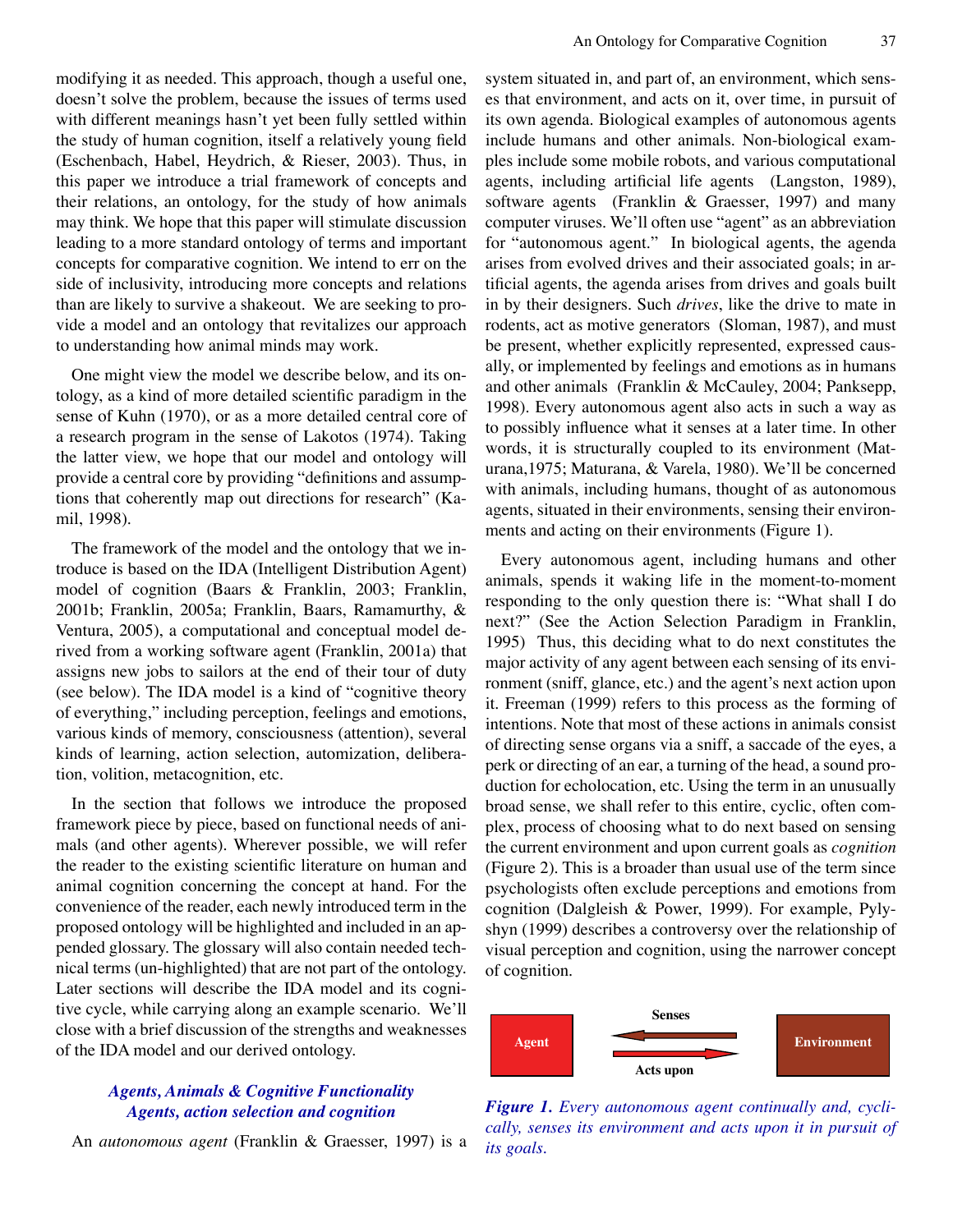In the following sections we will partition cognition into interacting functional modules, gradually building an ontology for the scientific study of comparative cognition.



*Figure 2. Cognition—the endless cycle of selecting what to do next*

## *Perception*

Current scientific literature mostly discusses perception from the point of view of psychophysics (Hirsh,1996) or neurobiology (Lu & Sperlin, 2001). Here we take a different point of view. Not only must every animal (autonomous agent) sense its environment, it must "make sense" of what it senses. We will refer to this process of assigning meaning to incoming sensory data as *perception*. Perception certainly depends upon the sensitivity of the agent's sensory apparatus to sensory input, but is also a productive function. While light of a certain wavelength reflects off objects in the world, the color red exists, if it does, only by means of the perception of an animal (Oyama, 1985). Perception produces red. A tree falling in the forest will produce waves in the air, but no sound unless an animal hears it. There are molecules of certain substances in the air, but they are not perceived as chemical signals, unless an animal encounters them (Ferkin & Johnston, 1995a; b; Ferkin, Lee, & Leonard, 2004a; Ferkin, Li, & Leonard, 2004b). This is how Christof Koch (2004a) describes the perception of color:

The much-cherished sense of color is a construct of the nervous system computed by comparing activity in the different cone classes. There are no "red" or "blue" objects in the world. Light sources, such as the sun, emit electromagnetic waves over a broad wavelength spectrum. Surfaces reflect this radiation over a continuous range and the brightness incident to the eyes is continuous as well. Nevertheless, all of us persist in labeling objects as read, blue, violet, purple, magenta, and so on. Color is not a direct physical quantity, as is depth or wavelength, but a synthetic one. Different species have fewer or more cone types, and therefore experience quite different colors for the same objects. For example, some shrimp have eleven cone classes. Their world must be a riot of colors! (Koch, 2004, page52.)

Perception can be *bottom-up*, that is, occurring during a single sense –> cognize –> act cycle, or *top-down*, that is requiring multiple cycles. Top-down perception may utilize new sensory data provided as a result of an action, for example the turning of the head. It may be helped by input from various forms of memory (see below).

Perception assigns *meaning* to sense data, that is, it interprets the data so as to make it useful to the animal (Glenberg, 1997). This interpretation may include the identification of individual objects, including other animals, or categorization of objects, or relations between them, etc. The meaning assigned to the sense data of a particular cognitive cycle is the *percept* of that cycle (Figure 3). A collection of sensory features arising from a large fanged animal may be identified as an object. This object may be categorized as a predator. Both the identification and the categorization might be parts of the meaning assigned, that is, part of the percept. Since much of the sense data of animals, and some artificial agents, is irrelevant to the needs of the animal, perception often acts also as a filter, with only relevant portions of the meaning becoming part of the percept.



.

#### *Figure 3. Perception—Assigning meaning to sensory data*

The meaning of "meaning" is itself a complex issue involving such philosophical concerns as intentionality (e.g. Searle,1983) and symbol grounding (e.g. Harnad,1990), as well as neurobiological issues such as binding (e.g. Roskies,1999) and computational issues such as representation (e.g. Davis, Shrober, & Szolovits, 1993). A full discussion of these issues is beyond the scope of this paper. Suffice it to say here that we take the viewpoint of situated or embodied cognition with respect to these issues (Anderson, 2003).

#### *Memory*

In the existing psychological and neuroscience literatures, one of the most confusing concepts is that of memory. Memory includes dozens of variants, many of which are not carefully distinguished from other variants. These variants are demarked by such adjectives as associative, autobiographical, conceptual, declarative, episodic, exemplar, implicit, long-term, long-term working, procedural, prospective, recall, recognition, semantic, sensory, short-term, spatial, working, and no doubt many others. Memory systems are most often categorized by their duration or their function. Attempts at explication can be found elsewhere (Franklin et al., 2005; Schacter & Tulving, 1994). Here we must limit ourselves to a discussion of the few of these variants that the authors consider to be central to our ontology and to our model.

Cognition for animals seems often to include some form(s) of memory. Perception is a form of memory in that not only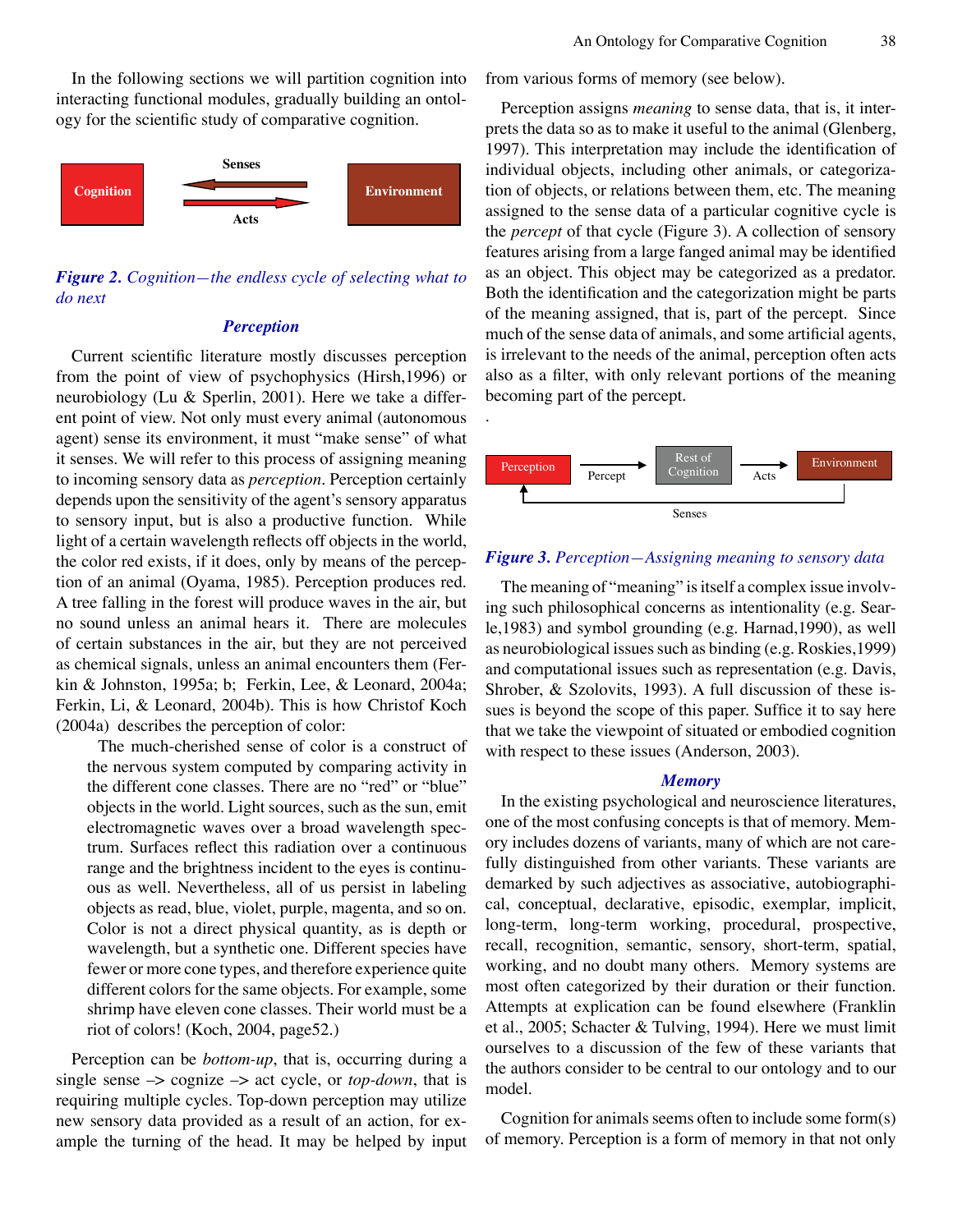are existing meanings assigned, objects recognized and categorized, etc., but also new meanings are created. New objects, categories, and relationships are learned. In the psychological literature, perception is most often not considered as a form of memory (but see Rauchs, Desgranges, Foret, & Eustache, 2005).

*Perceptual learning* seems to be ubiquitous among animals (Papaj & Lewis, 1993). For example, meadow voles can distinguish between unfamiliar and familiar conspecifics, littermates and non-littermates, and between sexually receptive and sexually quiescent opposite-sex conspecifics. Meadow voles respond preferentially to the odors of littermates relative to non-littermates by spending more time investigating the odors of the former as compared to those of the latter (Ferkin 1990; Ferkin, Tamarin, & Pugh, 1992). Adult female voles behave amicably towards familiar females but not towards unfamiliar females, whereas adult male voles behave agonistically towards familiar males but not unfamiliar males (Ferkin, 1988). Male voles over-mark the scent marks of females in heightened sexual receptivity, during postpartum estrous, as compared to those of females that in other states of sexual receptivity (Ferkin et al., 2004a; b) Depending on the social context, the perceptual memory of voles may last several hours to several days (Ferkin, 1992). Perceptual memory can be fleeting or long-term. For instance, a new person met briefly at a party may not be recognized a few weeks later, while a friend from childhood who hasn't been seen for decades may be recognized in spite of the changes brought by age. The intervening steps between perception and perceptual learning, that is, the learning mechanism, will be clarified during the discussion of the IDA cognitive cycle below.

Many animals also learn to perform new tasks, motor behaviors, or to improve their performance of existing behaviors. *Procedural memory* stores the procedures for executing these behaviors (Figure 4). A newborn ungulate, say a wildebeest, on a savannah takes a few minutes to learn to stand, walk, and run. Edelman (1987) describes an initial, primary repertoire of such procedures (neuronal groups) with which an animal is born, as well as a secondary, learned, repertoire including more complex behaviors (See Figure 4.).



## *Figure 4. Procedural Memory*

Many, but we suspect not all, animals have some form of *episodic-like memory*, that is, an associative, content-addressable, memory for events, for the what, the where and the when (Clayton, Busey, & Dickinson, 2003; Griffiths,

Dickinson, & Clayton, 1999). Memories of events are recovered by means of their associations with cues, the content. (See Step 4 of the IDA cognitive cycle below.) Wishing to avoid entanglement fruitless debates about mental images in non-human animals, animal behavior researchers have spoken of episodic-like memory. Episodic-like memory as a memory about things that happened at a particular time and place, or the "what, where, and when" (Clayton & Dickinson, 1998; Clayton, Griffiths, & Dickinson, 2001; Griffiths et al., 1999).. These memories must be based on a one-time experience, to preclude learning or conditioning, and must be stored in long-term memory. The most convincing studies testing episodic-like memory in animals comes from work on food caching in scrub jays. The major finding of this work is that scrub jays remember not only what food item they cashed and where, but when. Moreover, the scrub jays adjusted their caching behavior in anticipation of future events (Clayton & Dickinson,1998; Clayton et al., 2001; Emery & Clayton, 2001). The researchers concluded that episodic-like memories consist of spatio-temporal location of food items based on a single caching experience and that animals may recall the past and plan for the future (Clayton et al., 2003).

Functionally, episodic and episodic-like memories are the same, though the underlying mechanism of the former would require consciousness (Tulving, 2001). In humans, episodic memories are typically recalled by means of *mental images*, including visual images, auditory images, olfactory images, etc. Neural apparatus in the human perceptual systems are reused for this purpose (Baddeley, Conway, & Aggelton, 2001; O'Craven & Kanwisher, 2000).

An example will help to distinguish episodic from perceptual memory. The feeding behavior of rats has been studied in an eight-arm radial arm maze (Olton & Samuelson, 1976). With four arms baited and four not (with none restocked), normal rats learn to recognize which arms to search (perceptual memory). They also remember which arms they have already fed in on this particular day (episodic memory) so as not to search there a second time. Rats with their hippocampal systems excised still learn to recognize the baited arms, but cannot remember which of the baited arms they have already fed in. They lose their episodic memory but retain perceptual memory.

Responding to cues from perception, episodic memory provides information from prior events to the rest of cognition. A reuse of perception may be required to interpret the information recalled from episodic memory (Figure 5). Episodic memories may be transient, that is, with fairly rapid decay, or long-term, that is, capable of holding some memories perhaps indefinitely.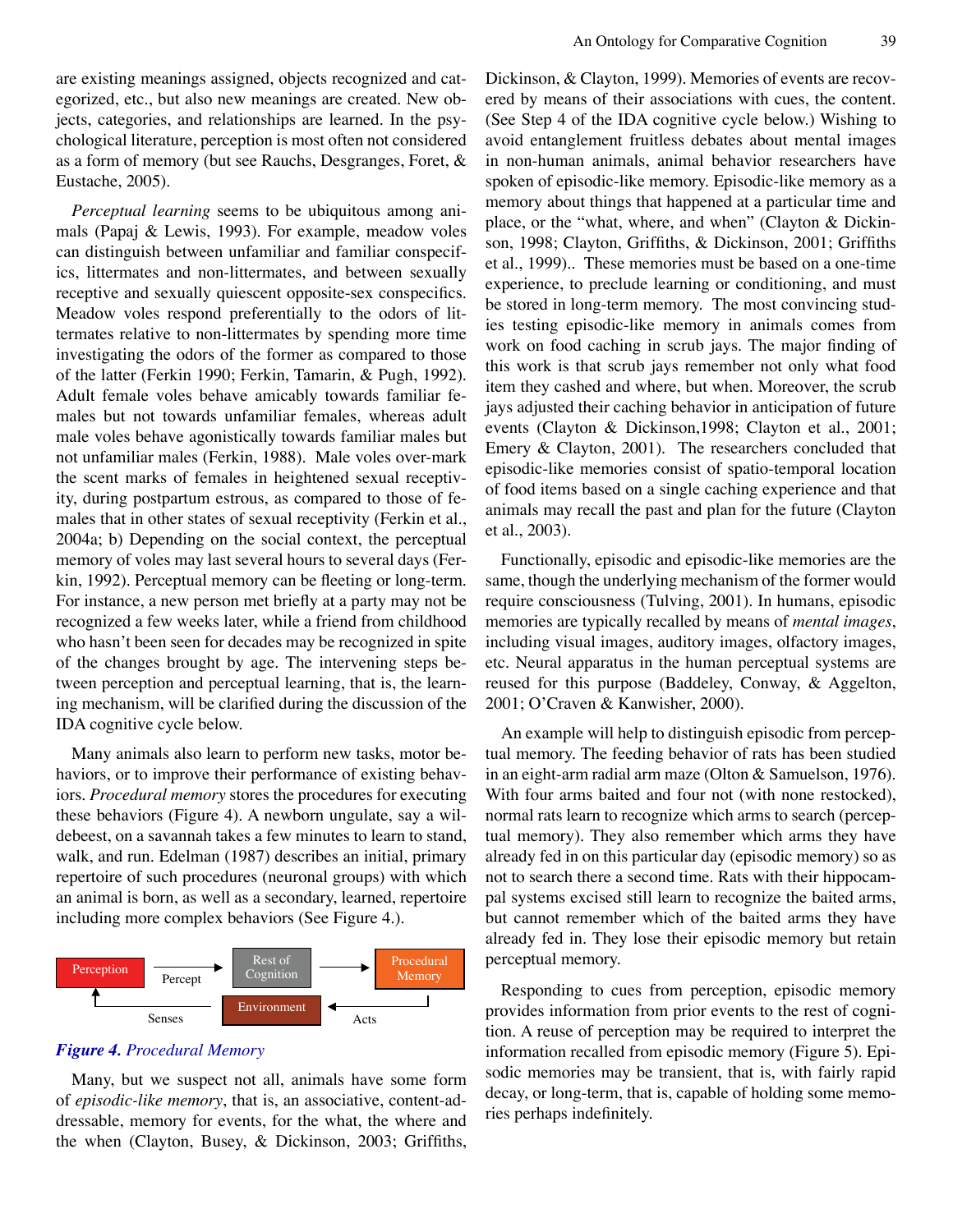

## *Figure 5. Episodic Memory*

Perceptual, episodic and procedural memory, depend to some extent, and in different ways, on association. In perceptual memory an object is associated with its features, a category with its members. Recall from episodic memory is accomplished in animals (and in at least some artificial agents) by means of associations with a cue. Improvement of performance during procedural learning is accomplished in animals by associating particular actions with desired results. Thus association plays different roles in the various memory system and their various forms of learning, and can be expected to require distinct mechanisms.

## *Attention and Action Selection*

In most, if not all, animals, the richness of sensory perception, together with retrieved information from any episodic memory it might have, vastly complicates the process of deciding what to do next, that is, its action selection process. Some means is needed for deciding what parts of this vast array of information is currently relevant and should be attended to when selecting the next action. A competitive attention mechanism solves this relevance problem, providing relevant, current information to the action selection process (Figure 6). In bottom-up perception during a single cycle (see page 5) perceptual activity is pre-attentive. Perception acts as one filter, attention as a subsequent filter, both in the same cycle. In higher-level top-down perception requiring multiple cycles, attention during previous cycles affects current perception. There's a vast psychological and neuroscience literature on attention and action selection (e.g., Perr & Hodges, 1999; Proctor,Wang, & Vu, 2002). Below we'll see how the global workspace theory of consciousness and cognition accounts for animals solving this relevance problem (Baars, 1988; 2002).

# *Learning*

As mentioned earlier, perceptual learning seems ubiquitous among animals. Procedural learning, learning to perform new tasks e.g. the standing, walking, running mentioned above, or to improve the performance of existing behaviors also seems widespread, at least among mammals and birds. Often called motor learning, procedural learning has been defined as " a set of [internal] processes associated with practice or experience leading to relatively permanent changes in the capability for responding" (Schmidt, 1988 p. 346).



*Figure 6. Attention and Action Selection*

There's a huge psychological literature on procedural learning, much of it concerning testing human subjects learning such sensory-motor tasks as the pursuit rotor task under various laboratory conditions (e.g. Wulf, Hoss, & Prinz, 2001). A typical such task is the pursuit rotor task in which the subject learns to track a metal dot on a turntable platter with a flexible metal rod. Such tasks have been studied in the context of the effect of practice (Brown & Bennett, 2002), of sleep deprivation (Smith & MacNeill, 1994) and of various mental illnesses (e.g. van Gorp, Altshuler, Theberge, & Mintz, 1999). Some animals also display episodic-like learning, the encoding of events in episodic memory, or episodic-like memory, for example, caching birds remembering locations (Clayton & Dickinson, 1998; Clayton et al., 2001; Griffiths et al., 1999). Amnesiac patients, such as the famous HM, demonstrate the distinct neural mechanisms required for episodic learning, of which they are incapable, and procedural learning, where they perform normally (Corkin, 1968). Olton and Samuelson's (1976) experiment with rats searching for food in an eight armed maze demonstrates the same distinction.

Animals learn only what they attend to. Thus, short-term primings, resulting from stimuli of which the human subject is not conscious, constitute a trivial exception to this assertion (Eimer & Schlagecken, 2003). Attention produces perceptual learning, the encoding of events in episodic memory (in some animals), and the reinforcement for procedural learning (Figure 7). Note that reinforcement, a mechanism for procedural learning, is always ultimately based internally on pleasure or pain, that is, on positive or negative affect.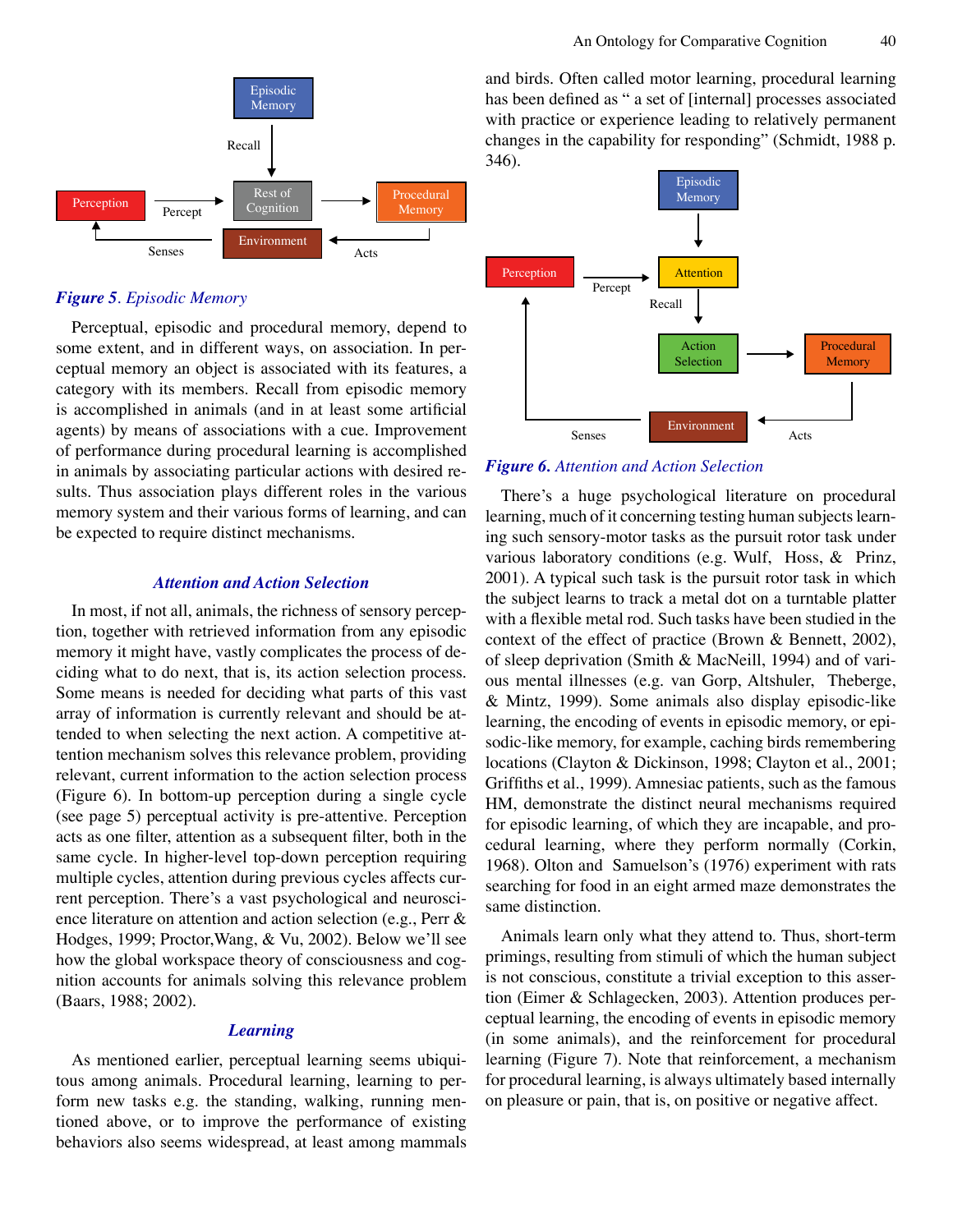

## *Figure 7. Perceptual, Episodic and Procedural Learning*

We now have the beginnings of a functional ontology for the scientific study of comparative cognition; the initial steps in that only functionality within a single cognitive cycle is considered. But, many cognitive processes require multiple cycles. On example of such a multi-cyclic process is social learning via imitation, which occurs in humans and some other animals. In the next section we'll take up a few of these multi-cyclic processes.

## *Intentions, Goals, Volition and Actions*

Actions require motivation. Tautologically, without motivation no action would be taken. We've previously talked about drives as primary motivators. Goals, intentions to restructure the environment, or an agent's relation to it, in particular ways, are in the service of other goals and, ultimately, of one or more drives. Volition refers to the process of arriving at a goal. An intention arises in an animal (agent) when it decides to achieve a particular goal. Neuroscientist Walter Freeman puts intentionality as the corner stone of his system, and claims that almost all of the brain of an animal is directly involved in arriving at any intention (Freeman, 1999). Please be aware that philosophers use the term "intentionality" with and entirely different meaning. To them it designates the ability to be about something, to represent something, to stand for something (Dennett,1987). Note that human level consciousness is not required for intention.

Actions are undertaken in pursuit of goals and in response to intentions. Such actions may be informationally mediated or they may be automatized. An informationally mediated action requires information from the environment for its enactment. A predator's pursuit of a prey is informationally mediated since it must continually update its information as to the prey's rapidly changing location. In contrast, the predator's actions in running are, for the most part, automatized in that they require only occasional information from the environment (Mounoud, 1993).

An animal's ongoing activity can be seen as very occasional acts of volition (check readiness to mate) among numerous informationally mediated actions (avoid that bush, move behind her, sniff), interspersed with automatized actions (walk) (turn head). Once the goal of checking readiness to mate is chosen, 'avoid that bush' is selected in the service of that goal, requiring information from the environment, but no further act of volition. The walking is mostly automatized with occasional sensing of the environment to avoid unwanted collisions.

This volition/action process can occur in humans, and possibly in other animals, at three different levels of intricacy as described by Sloman (1999). In a deliberative process, options may be constructed and evaluated, and plans created. This process can be thought of as using imagination, an internal simulation of interaction with the environment (O'Connor &Aardema, 2005; Shanahan, 2005), in the service of decision making, problem solving or planning. Once again, there is a large psychological literature devoted to this topic under various names (Busemeyer, Medin, & Hastie, 1995; Kahneman, Slovic, & Tversky, 1982). A likely animal example of deliberation is the Portia fimbriata jumping spider stalking its prey by making a lengthy detour around and above the prey, and loosing sight of the prey for a significant time period, before sighting the prey again and descending on it from above (Wilcox & Jackson, 1998).

Almost all volition and action selection in animals, including humans, result from reactive processes, that is processes that are not deliberative. Note that reactive processes may vary from quite simple, such as reflexes, to extraordinarily complex involving sophisticated perception, memory and action selection, such as those described in the IDA cognitive cycle (see below). In addition, we suggest that such deliberative processes depend on underlying reactive processes.

A third level of such processing, metacognitive processing, is described in humans as thinking about thinking (Hacker & Bol, 2004; O'Connor & Aardema, 2005). Sloman (1999) refers to this term as meta-management or reflexive. Metacognition is the term favored by psychologists. For example, a father may metacognitively decide that in a recent interaction with his daughter, he was too hard on her, and resolves to be more understanding. Do metacognitive processes occur in non-human animals? Experimental data suggests that some non-human animals have "functional features of or parallels to human metacognition and human conscious cognition" (Smith & Washburn, 2005)

#### *Intermediate Summary*

In summary, we've described in the previous sections the concepts (terms) in the proposed functional ontology for comparative cognition, together with a skeletal outline of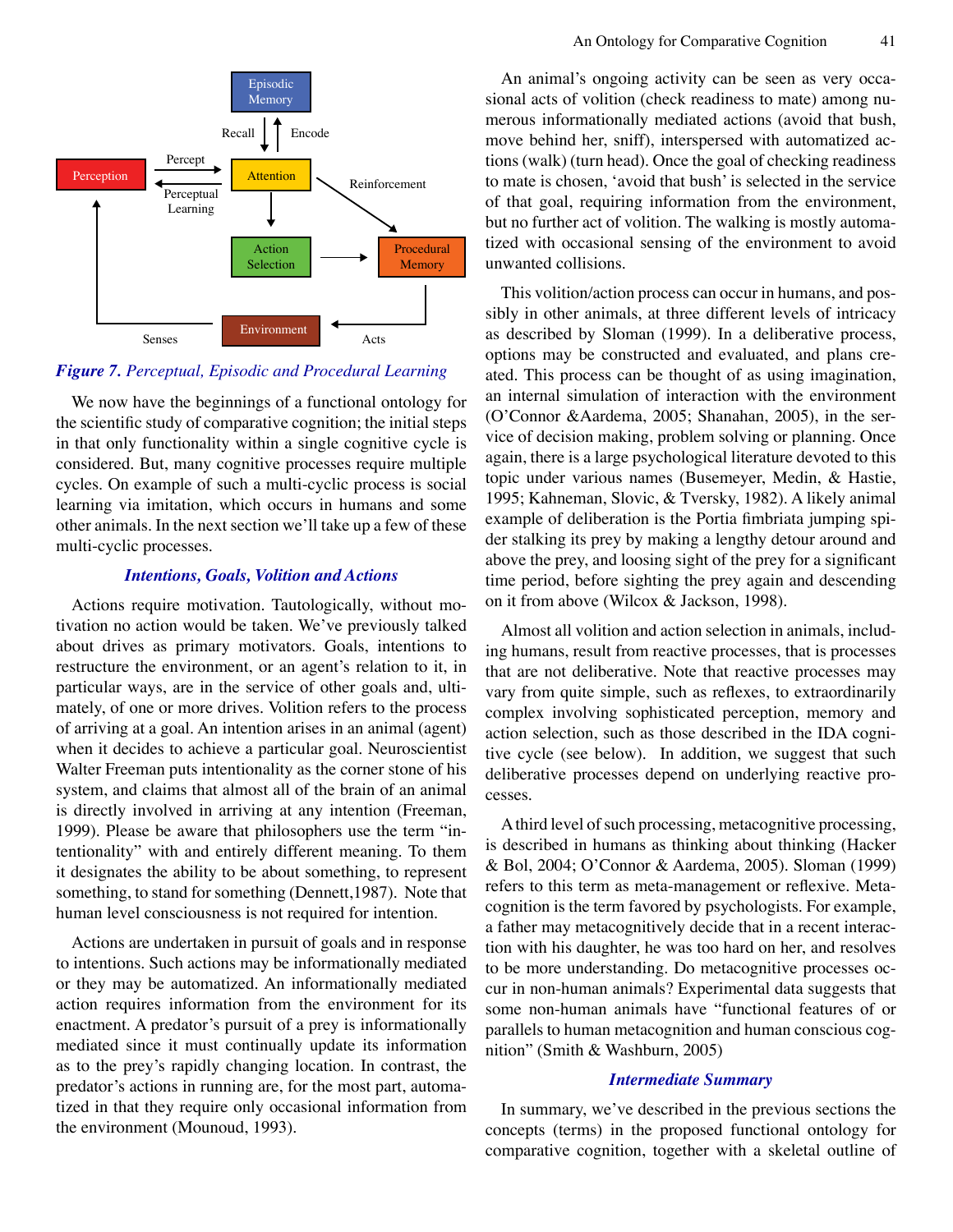their relations and interactions, and example references to the empirical literatures of these subjects. This provisional ontology was derived primarily from functional consideration based upon the definition of autonomous agent. Much is left to do. We must:

- 1. Flesh out these relations and interactions between the concepts of the ontology.
- 2. State as clearly as possible, hopefully testable hy potheses derived from the model.
- 3. Confront the problem of operational definitions for the concepts in the ontology.
- 4. Based on current neuroscience knowledge, specu late on the neural underpinnings of the various con cepts in the ontology and the interacting processes.

The IDA model and its cognitive cycle, which motivated our ontology, will help with at least tasks 1, 2, and 4 above. A superficial account of some of the computational mechanisms may also prove useful. In the next section we discuss the IDA model, and its cognitive cycle, together with a minimal computational account.

## *The IDA Model and its Cognitive Cycle*

As discussed above, our functional ontology for comparative cognition is based on and motivated by the IDA model of human cognition, which we will describe in this section along with its cognitive cycle.

IDA provides a conceptual (and computational) model of cognition (Franklin, 2001b; 2005a) partially implemented as a software agent (Franklin & Graesser, 1997). The IDA model implements and fleshes out Global Workspace theory (GWT) (Baars, 1988; 2002), which suggests that conscious events involve widespread distribution of focal information needed to recruit neuronal resources for problem solving. As we'll see in the middle steps of the cognitive cycle below, the role of consciousness according to GWT is to select the most relevant information in the current situation, and to broadcast it widely within the cognitive system (brain) in order to recruit internal resources that can make a useful response. Those middle steps in the cognitive cycle below describe how this is done.

The IDA implementation of GWT yields a fine-grained functional account of the steps involved in perception, several kinds of memory, "consciousness," context setting, and action selection. We make no claim of phenomenal (subjective) consciousness for software agents, but without opposing empirical evidence, we are not willing to reject the view that it may be involved in some cognitive processes for some non-human animals under particular conditions (Franklin, 2005b; Griffin, 1976; 1984; 2001; Hauser, 2000; Merker, 2005). We use the term "consciousness" to refer to functional consciousness, essentially the recognition of the thinking subject of its own actions, which may or may not be dependent on the subject's thoughts or feelings that motivate them. Cognitive processing in IDA consists of continually repeated traversals through the steps of a cognitive cycle (Baars & Franklin, 2003; Franklin et al., 2005), as justified above (see text surrounding Figure 1.) and described below.

The IDA architecture includes modules for perception (Zhang, Franklin, Olde, Wan, & Graesser, 1998), various types of memory (Anwar & Franklin, 2003, Franklin et al., 2005), "consciousness" (Bogner, Ramamurthy, & Franklin 2000), action selection (Negatu & Franklin, 2002), deliberation, and volition (Franklin, 2000). The mechanisms of these modules are derived from several different "new AI" sources (Hofstadter & Mitchell, 1995; Jackson, 1987; Kanerva, 1988; Maes, 1989).

In addition to the computational model, we will also speak of the conceptual IDA model, which includes additional capabilities that have been designed but not implemented, including mechanisms for feelings and emotions, and mechanisms for perceptual and procedural learning.

The IDA conceptual model contains several different memory systems. Perceptual memory enables identification, recognition and categorization, including of feelings, as well as relationships and situations. Working memory provides preconscious buffers as a workspace for internal activities. Please note that this usage of the term "working memory" differs from that common in the psychological literature, where conscious access is assumed (Baddeley, 1993), We must deal with the preconscious buffers of working memory due to the finer temporal grain size of the IDA cognitive cycle (see below). Procedural memory is long-term memory for skills.

As discussed above, episodic memory is memory for events, the "what the where and the when." In the IDA model, transient episodic memory is a content-addressable associative memory with a moderately fast decay rate (Conway, 2002; Franklin et al., 2005). It is to be distinguished from long-term episodic memory, which is often called declarative memory as we will below (Franklin et al., 2005). Some events may decay rapidly from declarative memory, while others may last a lifetime. Declarative memory is often subdivided into autobiographical memory for complete events, and semantic memory containing facts, for example "Paris is the capital of France." Semantic memory is thought to contain events that retain their what, but have lost there where and when. It's not clear to what extent, if any, non-human animals have semantic memory.

Next we describe the conceptual IDA's cognitive cycle, most, but not all, of which, has been implemented. In several of the steps of the cognitive cycle we refer to codelets, which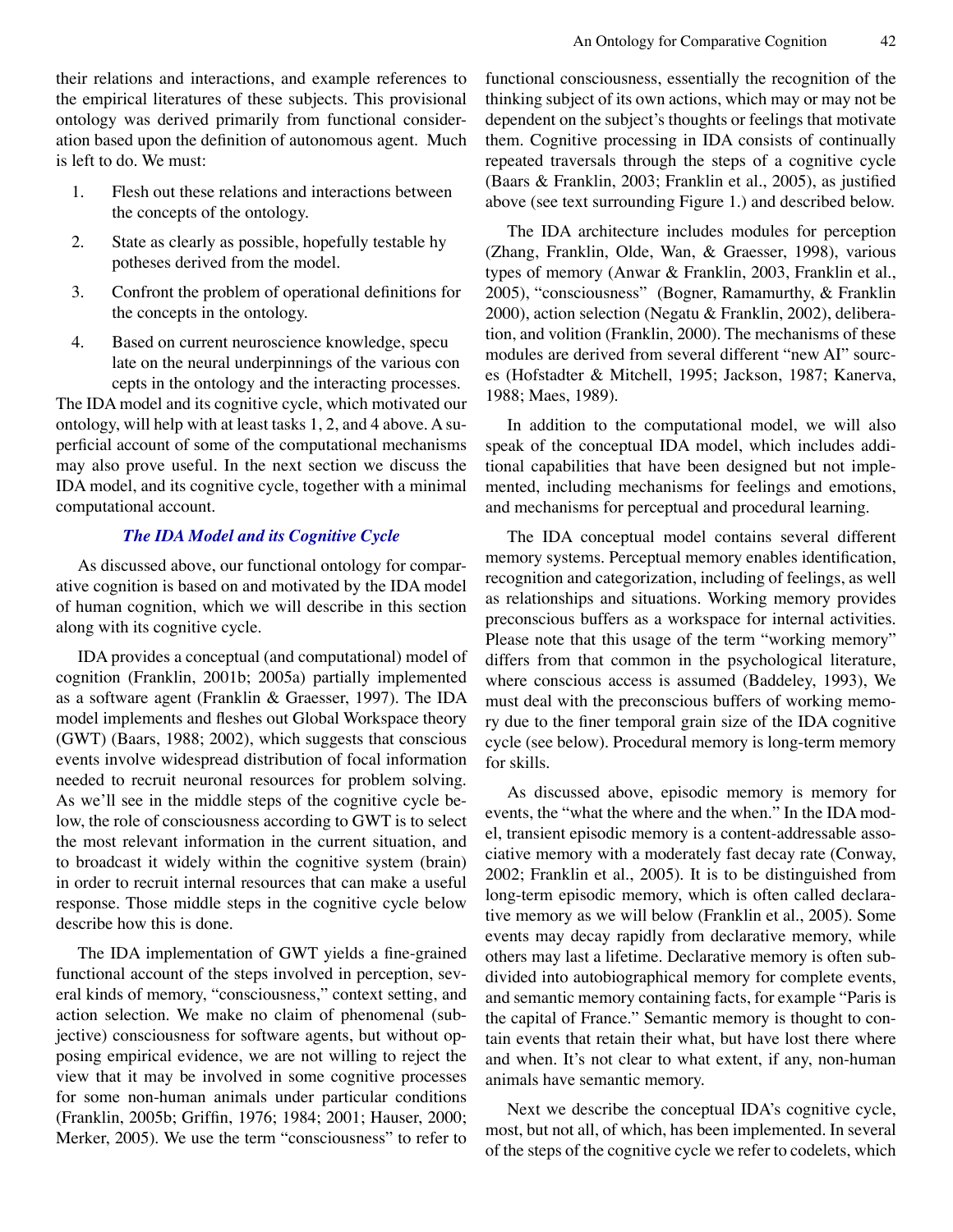correspond to the processors of GWT. A codelet is a special purpose, relatively independent, mini-agent typically implemented as a small piece of code running as a separate thread in the computational IDA. (Since a codelet is an implementational concept in IDA, we do not include it in our ontology for comparative cognition.) We hypothesize that cognitive cycles occur five to ten times a second in humans, cascading so that some of the steps in adjacent cycles occur in parallel (Baars & Franklin, 2003; Franklin et al., 2005). Seriality is preserved in the conscious broadcasts. We propose that every animal lives its waking life in a continual cascade of such cognitive cycles similar to the one we describe next, but perhaps missing some of the steps.

In what follows we will describe each of the steps in IDA's cognitive cycle, stated as if applying to a human, while also carrying along their application in the mind of a hypothetical male vole in highlighted text. Suppose our male vole has just turned a corner, and encountered scent marks from many different conspecifics (Ferkin & Johnston, 1995a). Some of these scent marks are old and some are fresh, some are overlapping and some are not. Our male is capable of detecting these many marks, identifying the donor, and identifying the identity of the donors that deposited the most and the freshest marks (Ferkin, Dunsavage, & Johnston, 1999; Ferkin, Mech, & Paz-y-Mino, 2001; Ferkin et al., 2004a; b; Ferkin, Pierce, Sealand, & delBarco-Trillo, 2005). He then is able to distinguish between the different scent donors and respond accordingly to the donor are of most interest to him; this donor would likely be a sexually receptive female with whom he would attempt to copulate (delBarco-Trillo & Ferkin, 2004). Our vole's discrimination between the different scent donors would have involved perceptual learning. Keep in mind that the cognitive cycle to be described takes, in total, only a fifth of a second or so to complete.

Also note that our description of the IDA cognitive cycle will refer to mechanism details such as codelets, the slipnet and others that are part of our IDA implementation, but are not germane to the functional ontology we detailed above. We include this description of the IDA cognitive cycle to show the reader the origin of the suggested ontology, and also as an example of how a computational model can be built using this ontology as a framework. In the appended glossary, such implementation mechanisms are included for the convenience of the reader, but are not highlighted. Highlighting is reserved for concepts that are part of the functional ontology. For more detail on these implementation mechanisms please consult the cited references.

The first step of the IDA cognitive cycle fleshes out the material in the Perception section above.

1. *Perception*. *Sensory stimuli, external or internal, are re*

*ceived and interpreted by perception producing mean ing.* Note that this step is preconscious.

*a.* Early perception: *Input arrives through senses. Specialized perception codelets descend on the input. Those that find features relevant to their specialty activate appropriate nodes in the slipnet (a semantic net with activation)* (Franklin 2005c).

Olfactory receptors register the scent marks of the different voles. Perception codelets (primitive feature detectors) note this and activate nodes in the slipnet, that is, in perceptual memory, corresponding to the detected odors.

Chunk perception: *Activation passes from node to node in the slipnet. The slipnet stabilizes, binding of streams from different senses, and chunking bits of meaning into larger chunks represented by meaning nodes. These constitute the percept.*

Nodes categorizing the scent marks as being from males or females (a category), as known (an individual), and as sexually receptive (a feature node) are activated, perhaps among others (Ferkin and Johnston 1995a; b). During this step our vole scans its perceptual memory and makes associations between scent marks and scent donors, assessing the identity, sex, and reproductive condition of the scent donors (Ferkin et al. 1999; 2004a; b; 2005)

This perceptual memory system identifies pertinent feeling/emotions along with objects, categories and their relations.

> Feeling nodes for interest and for sexual arousal are somewhat activated. Suppose all of these activated nodes are over threshold and become part of the percept.

Steps 2 and 3 of the IDA cognitive cycle implement most of the concepts discussed in the section on Memory above.

*2. Percept to Preconscious Buffer. The percept, including some of the data plus the meaning, is stored in precon scious buffers of IDA's working memory.*

In humans, these buffers may involve visuo-spatial, phonological, and other kinds of information. Feelings/emotions are part of the preconscious percept.

> The percept here has identified the freshest scent marks coming from a female in postpartum estrus. These females readily mate when they encounter males, however, they are only receptive to males for 12 hours after they deliver pups (Ferkin et al., 2004a).

*3. Local Associations. Using the incoming percept and the residual contents of the preconscious buffers (content*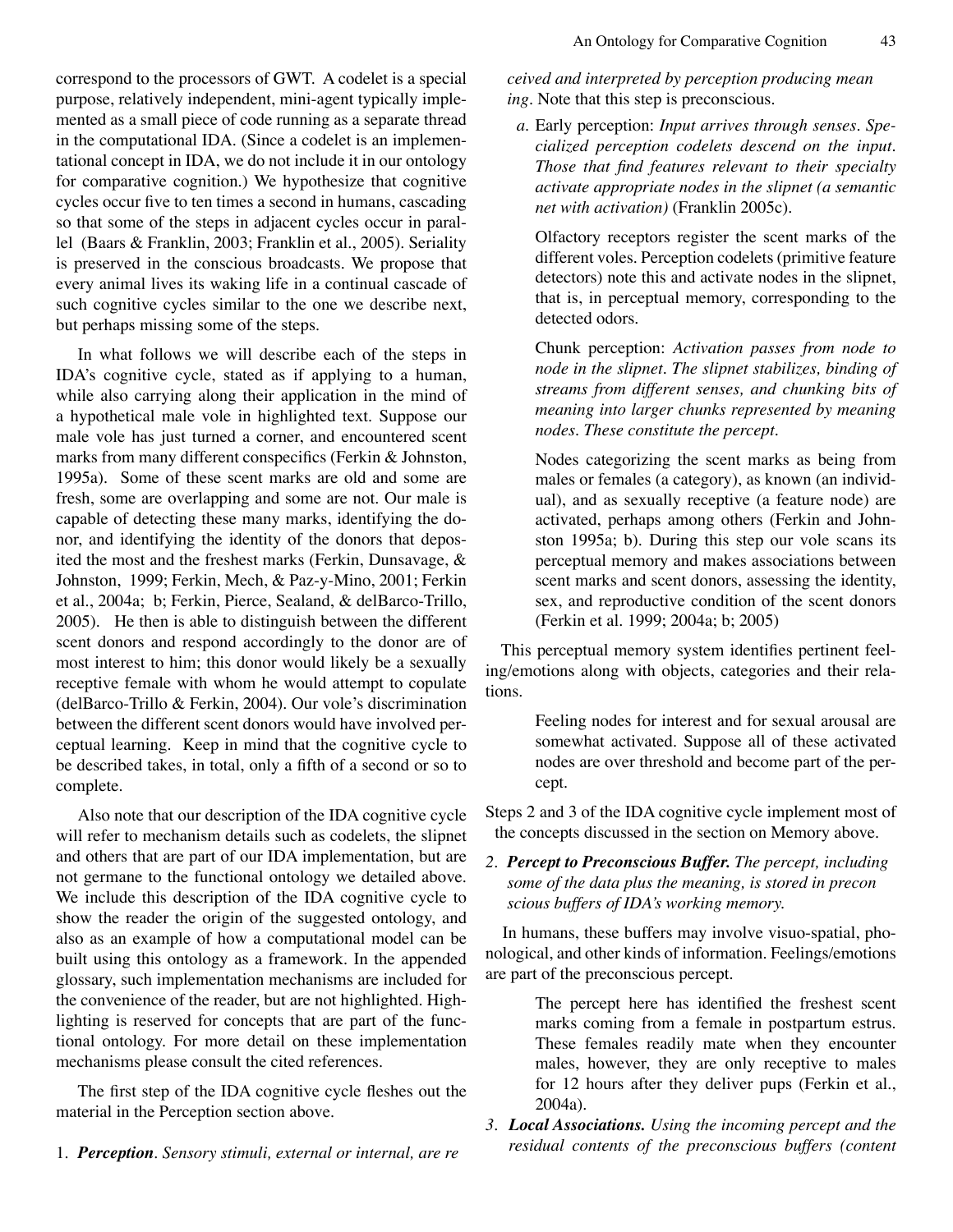*from precious cycles not yet decayed away), including emotional content, as cues, local associations are automatically retrieved from transient episodic memory (TEM) and from declarative memory.* 

The contents of the preconscious buffers, together with the retrieved local associations from TEM and declarative memory, roughly correspond to Ericsson and Kintsch's (1995) long-term working memory and to Baddeley's (2000) episodic buffer. These local associations include records of the agent's past feelings/emotions, and actions, in associated situations.

Assuming that our male vole possesses declarative memory, the retrieved local associations may include the memory of a previous sexual encounter with this particular female and his reaction to it. For example, our male vole may have a memory of this female, when she was not in postpartum estrus, but simply pregnant and not sexually receptive (Ferkin & Johnston, 1995a; b), which allows our male vole to anticipate that this female will only be in postpartum estrus for a few hours, and then she becomes not interested in mating. Although such expectation may come from either perceptual memory or semantic memory, anticipating the what (a female is highly sexually receptive for a relatively narrow window), the when (a female may no longer be highly sexually receptive), and the where (the location of that female relative to other female voles in the area), suggest that such processing may involve an episodic–like memory.

The remaining steps of the IDA cognitive cycle flesh out the contents of the sections above on Attention and Action Selection, and on Learning

4. *Competition for Attention. Attention codelets view longterm working memory, and bring relevant, important, urgent, or insistent events to consciousness. (Consciousness here is required only in the functional sense as defined in Global Workspace Theory (see above) and as defined by its role in the middle steps of this cognitive cycle.) Some of them gather information codelets (codelets that carry content), form coalitions and actively compete for access to consciousness. The coalition with the highest average activation over its codelets wins the competition.*

The competition may also include such coalitions from a recently previous cognitive cycle. Present and past feelings/emotions influence this competition for consciousness. Strong affective content strengthens a coalition's chances of being attended to (Franklin & McCauley, 2004).

An attention codelet that is on the lookout for sexual opportunities will form a coalition with information codelets carrying the other vole's identity, her reproductive status and readiness to mate, some details of the previous encounter, and the feelings associated with the current percept and the previous encounter. This coalition will compete with other such for "consciousness," but may not win the competition. Suppose our male's first encounter with that female's odor indicated that she has also attracted the attention of a predator, (fresh weasel scent marks are present), which has also become part of the percept, along with a strong fear. In this case, the coalition formed by an attention codelet on the lookout for danger may well win the competition, and the male voles may not respond by seeking out this female.

*5. Broadcast of Conscious Contents. A coalition of codelets, typically an attention codelet and its covey of related information codelets carrying content, gains access to the global workspace and has its contents broadcast to all the other codelets in the system* 

In humans, this broadcast is hypothesized to correspond to phenomenal consciousness. *The conscious broadcast contains the entire content of consciousness including the affective portions.*

Suppose there were no predator and that the coalition about the female vole was attended to, that is, it came to the male vole's "consciousness."

Several types of learning occur. The contents of perceptual memory are updated in light of the current contents of consciousness, *including feelings/emotions,* as well as objects, categories and relations. *The stronger the affect, the stronger the encoding is in memory.*

Possibly along with others, the nodes in perceptual memory for the particular female vole, for the category of female voles, for readiness to mate, and for sexual interest would each have their base-level activations strengthened.

Transient episodic memory is also updated with the current contents of consciousness, *including feelings/emotions*, as events. *The stronger the affect, the stronger would be the encoding in memory.* (At recurring times not part of a cognitive cycle, the contents of transient episodic memory are *consolidated* into long-term declarative memory.)

If our male vole possesses a transient episodic memory, the event of having again encountered this particular female vole, her condition, and his reaction to her would be encoded, taking information from the "conscious" broadcast.

Procedural memory (recent actions) is updated (reinforced) with the strength of the reinforcement influenced by the strength of the affect.

The prior acts of turning the corner and sniffing the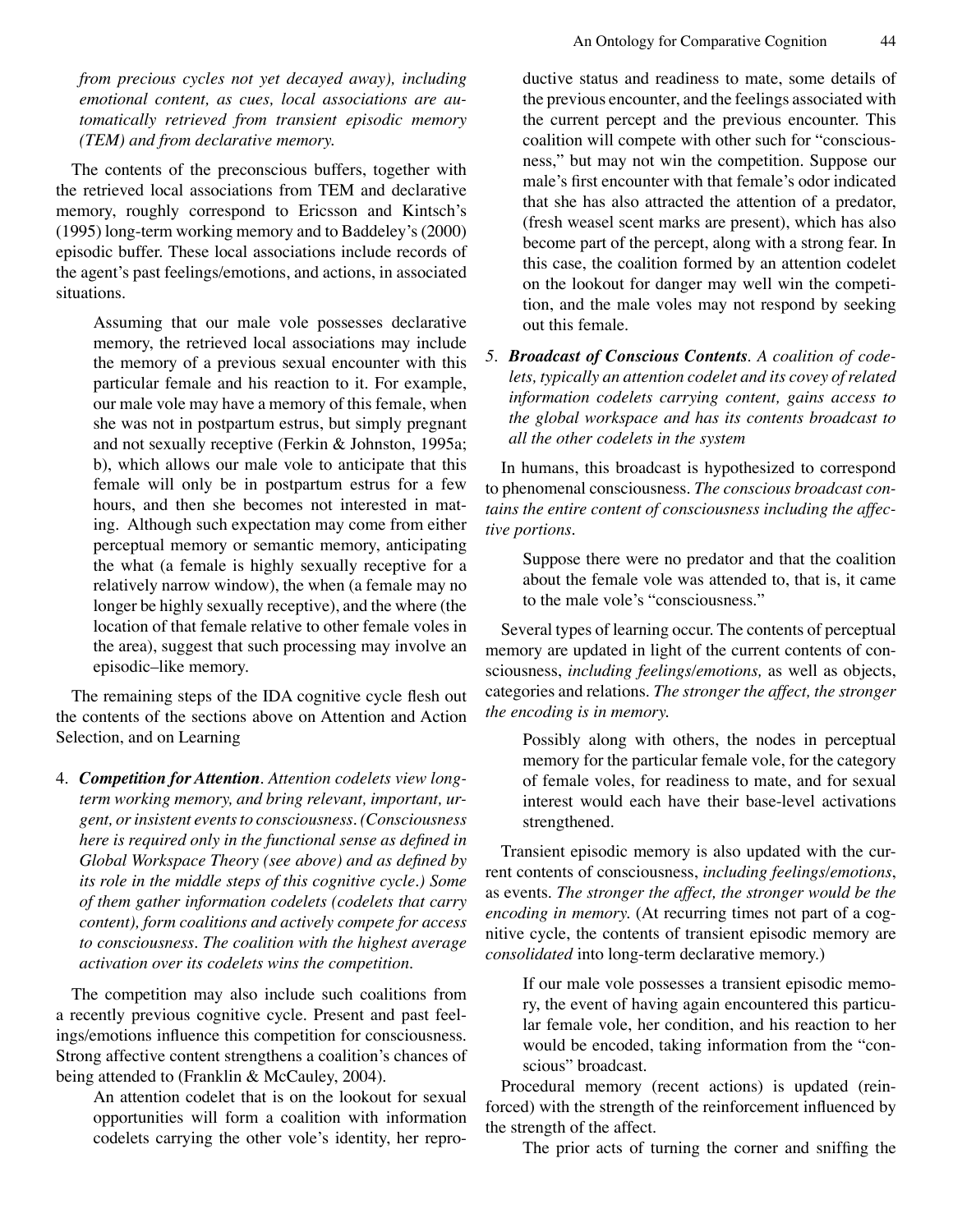encountered scent marks would be reinforced. In this case, both acts would have been so over learned that their base-level activations would have been saturated, so that the reinforcement would have little or no effect.

Thus, perceptual, episodic and procedural learning occur with the broadcast in each cycle.

*6. Recruitment of Resources. Relevant behavior codelets respond to the conscious broadcast. These are typically codelets whose variables can be bound from information in the conscious broadcast.* 

If the successful attention codelet was an expectation codelet (see Step 9 below) calling attention to an unexpected result from a previous action, the responding codelets may be those that can help to rectify the unexpected situation. Thus consciousness solves the relevancy problem in recruiting internal resources with which to deal with the current situation. The affective content (feelings/emotions), together with the cognitive content, helps to attract relevant resources (behavior codelets, processors, neural assemblies) with which to deal with the current situation

Possibly among others, behavior codelets for turning the head, for turning the body, for sniffing the scent marks and for moving in the direction that the female vole was traveling, binding such variables as the direction of the head and the direction of body and motion from the information in the broadcast.

*7. Setting Goal Context Hierarchy. The recruited processors (behavior codelets) use the contents of consciousness, including feelings/emotions, to instantiate new goal context hierarchies, bind their variables, and increase their activation* 

Goal contexts are potential goals, each consisting of a coalition of procedures (behavior codelets), which, together, could accomplish the goal. Goal context hierarchies can be thought of as high-level, partial plans of actions. It is here that feelings and emotions most directly implement motivations by helping to instantiate and activate goal contexts, and by determining which terminal goal contexts receive activation. Other, environmental, conditions determine which of the earlier goal contexts receive additional activation.

In this case a goal context hierarchy (behavior stream) to seek out the female vole would likely be instantiated, activated, and some of its variables bound with information from the broadcast.

*8. Action Chosen. The behavior net chooses a single behavior (goal context), perhaps from a just instantiated behavior stream or possibly from a previously active stream.* 

This selection is heavily influenced by activation passed

to various behaviors influenced by the various feelings/emotions. The choice is also affected by the current situation, external and internal conditions, by the relationship between the behaviors, and by the residual activation values of various behaviors

Here in our male, there may have been a previously instantiated goal context hierarchy for avoiding the weasel previously sensed. An appropriate behavior in avoiding the predator may be chosen in spite of the presence of the female vole. Alternatively, an initial step in the behavior stream for approaching and exploring the female vole may win out.

*9. Action Taken. The execution of a behavior (goal context) results in the behavior codelets performing their specialized tasks, which may have external or internal consequences, or both.* 

This is IDA taking an action. The acting codelets also include at least one expectation codelet (see Step 6) whose task it is to monitor the action and to try and bring to consciousness any failure in the expected results.

If this particular male that has few opportunities to copulate with a female, searching for the female would likely have been selected, resulting in behavior codelets acting to turn the male in the direction of the female, to sniff, and to begin his approach. If on the other hand, our vole has frequent opportunities to mate with females, he may stop his search for this female when he encounters the odor of a weasel or a male conspecific (delBarco-Trillo & Ferkin, 2004).

## *Hypotheses*

Although our ontology provides a conceptual framework within which to conduct empirical research, its function is not to suggest hypotheses. Formulating hypotheses is one of the functions of mathematical, computational, and conceptual models. Thus, it's reasonable to formulate potentially testable hypotheses, for the IDA model. By doing so, we hope to stimulate tests of our hypotheses. Here we present a few selected testable hypotheses that may be tested with current technology.

- 1. **The Cognitive Cycle:** The very existence of the cognitive cycle in various species, along with its timing (asynchronously cascading at a rate of roughly 5- 10 Hz) is a major hypotheses. Neuroscientists have provided suggestive evidence for this hypothesis (Freeman, 2003; Halgren, Boujon, Clarke, Wang, & Chauvel, 2002; Lehmann, Strik, Henggeler, Koenig, & Koukkou, 1998).
- 2. **Perceptual Memory:** A perceptual memory, distinct from semantic memory but storing some of the same contents, exists in humans (Franklin et al., 2005; Nadel,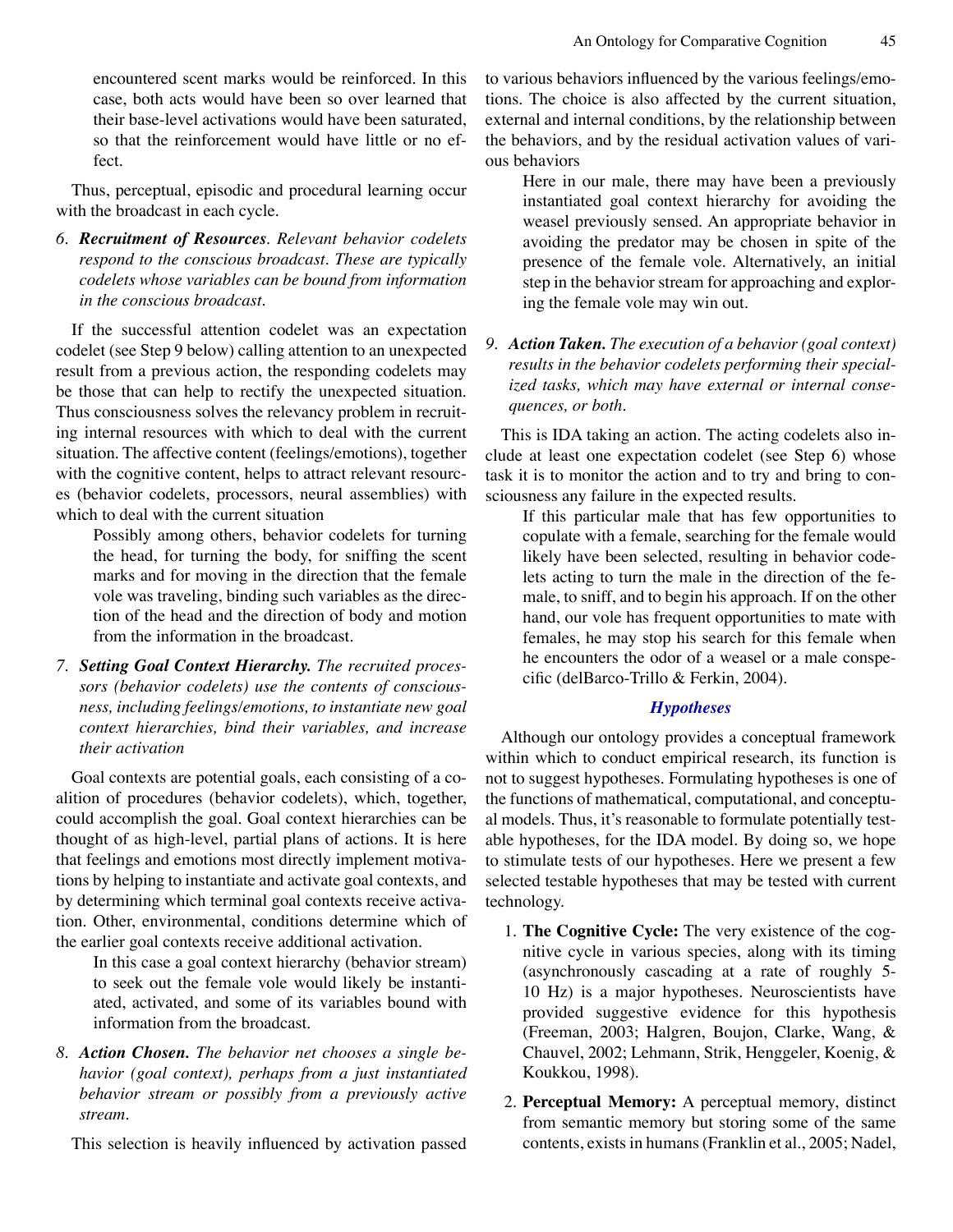1992), and in many, perhaps most, animal species.

- 3. **Transient Episodic Memory:** Humans have a contentaddressable, associative, transient episodic memory with a decay rate measured in hours (Conway, 2001). While perceptual memory seems to be almost ubiquitous across animal species, we hypothesize that this transient episodic memory is evolutionary older, and occurs in many fewer species (Franklin et al., 2005).
- 4. **Consolidation:** A corollary to the previous hypothesis says that events can only be encoded (consolidated) in long-term declarative memory via transient episodic memory. This issue of memory consolidation is still controversial among both psychologists and neuroscientists (e.g. Lisman & Fallon, 1999). However, the IDA model advocates such consolidation.
- 5. **Consciousness:** Functional consciousness is implemented computationally by way of a broadcast of contents from a global workspace, which receives input from the senses and from memory (Baars, 2002).
- 6. **Conscious Learning:** Significant learning takes place via the interaction of functional consciousness with the various memory systems (e.g., Baddeley, 1993; Standing, 1973). The effect size of subliminal learning is quite small compared to conscious learning. Note that significant implicit learning can occur by way of unconscious inferences based on conscious patterns of input (Reber, Walkenfeld, & Hernstadt, 1991). All memory systems rely on attention for their updating, either in the course of a single cycle or over multiple cycles. (See Franklin et al., 2005 for a full account of what the IDA model says about memory.).
- 7. **Voluntary and Automatic Memory Retrievals:** Associations from transient episodic and declarative memory are retrieved automatically and unconsciously during each cognitive cycle. Voluntary retrieval from these memory systems may occur over multiple cycles using volitional goals.

## *Concluding Thoughts*

The IDA model, constructed within our proposed ontology, represents a theoretical methodology that is radically different from those that appear in the comparative cognition literature. Although the model is heavily based on experimental findings in cognitive and comparative psychology and in brain science, there is only qualitative consistency with experiments. Rather there are a large number of hypotheses (see the preceding section for examples) derived from an unusual computational and conceptual model of cognition, the IDA model. The model is unusual in two significant ways. First, it functionally integrates a broad swath of cognitive phenomena. Second, it does not predict numerical data from experiments but, rather, is implemented as a software agent, IDA. The IDA model generates hypotheses about comparative cognition by way of its design, the mechanisms of its modules, their interaction, and its performance. All of these hypotheses are, in principle, testable.

The complex cognitive cycle hypothesized for animals and for humans by the IDA model, samples the world at roughly five to ten times a second. This frequent sampling allows for an exceptionally fine grain analysis of common cognitive phenomena such as a male vole's reproductive activity (Franklin et al., 2005). At a high level of abstraction these analysis support commonly held explanations of what occurs in these situations and why. At the finer grained level, our analyses flesh out these common explanations, adding detail and functional mechanisms. Therein lies the value of our analyses.

Unfortunately, our current techniques for studying comparative cognition at so fine grained a level, that is PET, fMRI, EEG, implanted electrodes, etc., are all lacking either in scope, in spatial resolution, or in temporal resolution. PET and fMRI have temporal resolution problems (Kim, Richter, & Ugurbil, 1997). EEG is well known to have localizability difficulties, and implanted electrodes (in epileptic patients), while excellent in temporal and spatial resolution, can only sample a limited number of neurons, that is, is lacking in scope. As a result, many of our hypotheses, while testable in principle, are not testable at the present time for lack of technologies with suitable scope and resolution. Nonetheless, the integrative nature of the IDA model suggests that these hypotheses will prove useful in helping to guide the research of comparative cognition researchers interested in such cognitive processing.

Also, there is the issue of the breadth of the IDA model, encompassing perception, working memory, declarative memory, attention, decision making, procedural learning and more. This breadth raises suspicions. How can such a broad model produce anything useful? The model may not be useful predictor of the processing among animals that do not have the neural circuitry to store such information. For these animals, processing may follow another type of model, which we have not described. Another caveat that we offer is that we have simplified the cognitive and the physiological mechanisms that are likely involved in the processing of such sensory information for our vole. We acknowledge the complexity of physiology and cognition, but the focus of our approach was to provide models that could provide a better understanding of how animals may assess and process information about their social environment. We are confident that researchers in the future will fill in the underlying mechanisms. One of the strengths of the model is that it provides hypotheses, many of which are testable. We believe that the hypotheses suggested in this paper and those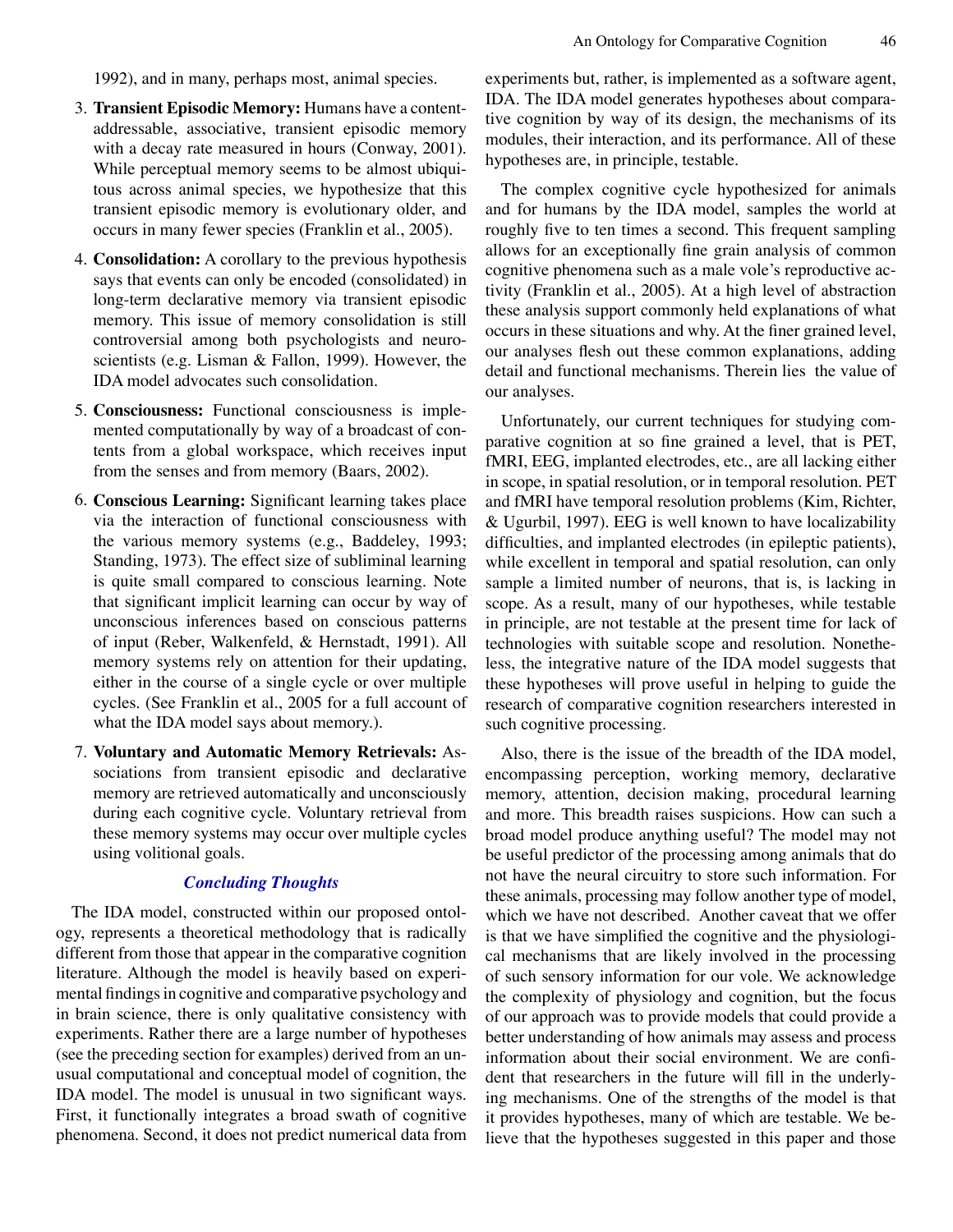that will be developed by other researchers will not only test the predictions of the model, but will also lead to interesting findings and the development of new hypotheses. The IDA model suggests that these various aspects of comparative cognition are so highly integrated in their function that they cannot be fully understood in a highly reductionist manner. A more global view can be expected to add understanding to that produced by the more common, quite specific models.

## *References*

- Anderson, M. L. (2003). Embodied cognition: A field guide. *Artificial Intelligence, 149*, 91-130.
- Anwar, A., & Franklin, S.. (2003). Sparse distributed memory for "conscious" software agents. *Cognitive Systems Research, 4*, 339–354.
- Baars, B. J. (1988). *A cognitive theory of consciousness.* Cambridge: Cambridge University Press.
- Baars, B. J. (2002). The conscious access hypothesis: origins and recent evidence. *Trends in Cognitive Science, 6*, 47–52.
- Baars, B. J., & Franklin, S.. (2003). How conscious experience and working memory interact. *Trends in Cognitive Science, 7*, 166–172.
- Baddeley, A. D (1993). Working memory and conscious awareness. In. A. Collins, S. Gathercole, M. A. Conway, & P. Morris (eds.), *Theories of memory.* New York: Lawrence Erlbaum Associates..
- Baddeley, A. D. (2000). The episodic buffer: a new component of working memory? *Trends in Cognitive Science, 4*, 417–423.
- Baddeley, A. D., Conway, M. A., & Aggelton, J. (2001). *Episodic memory: new directions in research*. Oxford: Oxford University Press.
- Balda, R. P., Pepperberg, I. M., & Kamil, A. C. (1998). *Animal cognition in nature: the convergence of psychology and biology in laboratory and field.* San Diego: Academic Press
- Bekoff, M., Allen, C. & Burghardt, G. M. (2002). *The cognitive animal.* Cambridge, MA: MIT Press.
- Blumberg, M. S., & Wasserman, E. A. (1995). Animal mind and the argument from design. *American Psychologist 50*, 133–144.
- Bogner, M., Ramamurthy, U., & Franklin, S. (2000). Consciousness" and conceptual learning in a socially situated agent. In K. Dautenhahn (Ed.), *Human cognition and social agent technology* (pp.113-135) Amsterdam: John Benjamins..
- Boysen, S. T., & Himes, G. T. (1999). Current issues and emerging theories in animal cognition. *Annual Review of Psychology. 50*, 683-705.
- Brown, S. W., & Bennett, E. D. (2002). The role of practice and automaticity in temporal and nontemporal dual-task performance. *Psychological Research, 66*, 80-89.
- Busemeyer, J. R.,. Medin, D. L., & Hastie, R. (1995). Decision making from the cognitive perspective. *The psychology of learning and motivation,(vol. 32)*, Burlington, MA: Academic Press.
- Clayton, N. S., & Dickinson, A. (1998). Episodic-like memory during cache recovery by scrub jays. *Nature, 395*, 272-274.
- Clayton, N. S., Griffiths, D. P., & Dickinson, A.. (2001). Elements of episodic-like memory in animals. In A. M. Baddeley, M. A. Conway, & J. Aggelton (Eds.), In *Episodic memory: new directions in research* (pp. 232-248). Oxford: Oxford University Press.
- Clayton, N. S., Busey, T. J., & Dickinson, A. (2003). Can animals recall the past and plan for the future? *Nature Reviews in Neuroscience, 4,* 685-691.
- Conway, M. A. (2001). Sensory-perceptual episodic memory and its context: autobiographical memory. In A. Baddeley, M. Conway, & J. Aggleton (Eds.),. *Episodic memory: new directions in research* (pp.53-70). Oxford: Oxford University Press,.
- Corkin, S. (1968). Acquisition of motor skill after bilateral medial temporal-lobe excision. *Neuropsychologia, 6*, 255- 265.
- Dalgleish, T., & Power, M.. (1999). *Handbook of cognition and emotion*. Chichester: Wiley.
- Davis, R., Shrobe, H., & Szolovits, P. (1993). What is a knowledge representation? *AI Magazine, 14,*17-33.
- delBarco-Trillo, J., & Ferkin, M. H. (2004). Male mammals respond to a risk of sperm competition conveyed by odours of conspecific males. *Nature, 431*, 446-449.
- Dennett, D. C. (1987). *The intentional stance.* Cambridge, Mass.: MIT Press.
- Edelman, G. M. (1987). *Neural darwinism*. New York: Basic Books.
- Eimer, M., & Schlagecken, F. (2003). Response facilitation and inhibition in subliminal priming. *Biological Psychology, 64,* 7-26.
- Emery, N. J,. & Clayton, N. S. (2001). Effects of experience and social context on prospective caching strategies by scrub jays. *Nature*, 443-446.
- Ericsson, K. A., & Kintsch, W. (1995). Long-term working memory. *Psychological Review, 102*, 211–245.
- Ferkin, M. H. (1988). The effect of familiarity on social interactions in meadow voles, Microtus pennsylvanicus: a laboratory and field study. *Animal Behaviour,. 36*, 1816- 1822.
- Ferkin, M. H. (1990). Kin recognition and social behavior in microtine rodents. In R. H. Tamarin, R. S. Ostfeld, S. R. Pugh, & G. Bujalska (eds.), *Social systems and population cycles in voles* (pp. 11-24). Switzerland: Birkenhaus Press.
- Ferkin, M. H., & Johnston, R. E. (1995a). Meadow voles, Microtus pennsylvanicus, use multiple sources of scent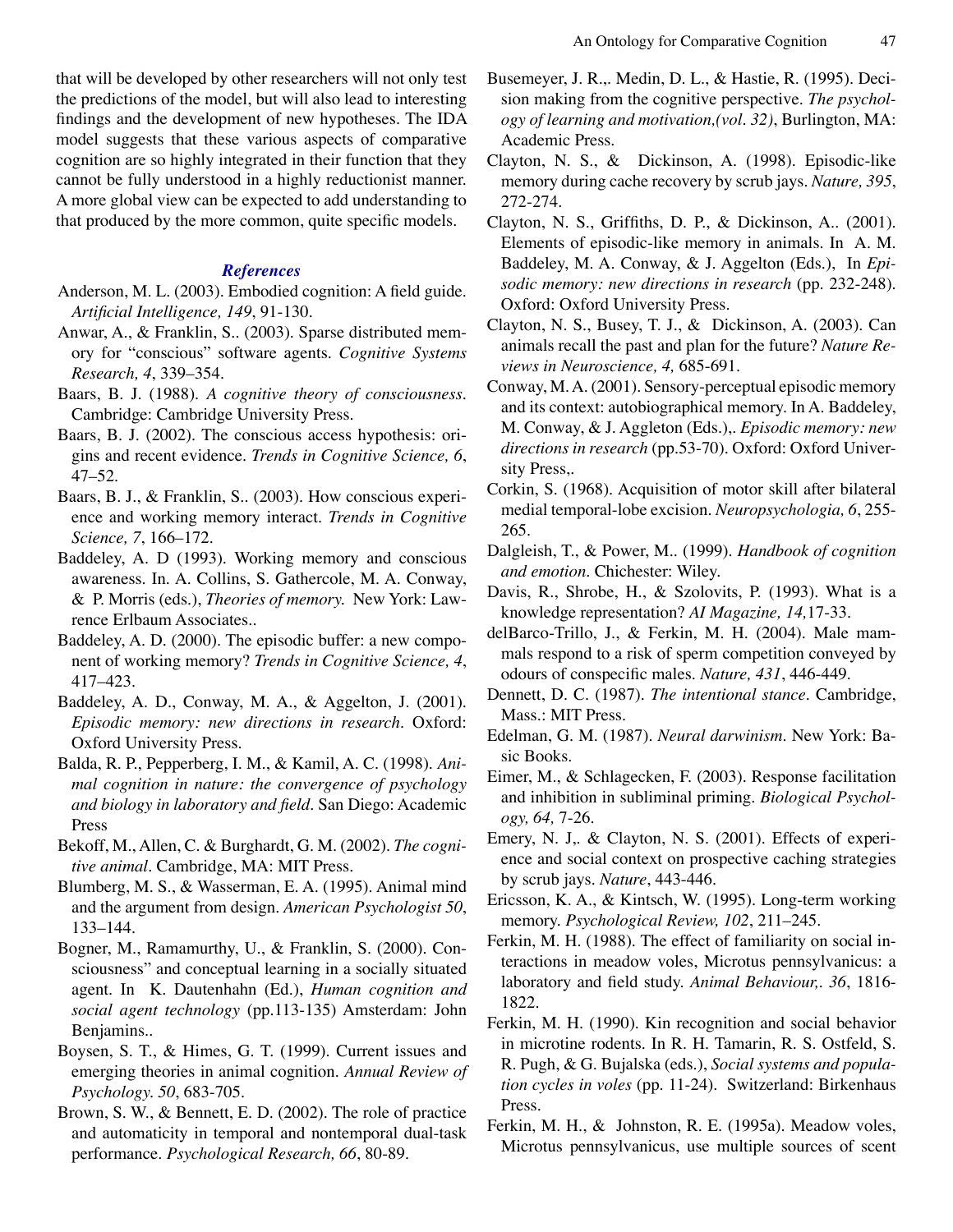for sexual recognition. *Animal Behaviour ,49*, 37-44.

- Ferkin, M. H., & Johnston, R. E. (1995b). Effects of pregnancy, lactation, and postpartum oestrous on odour signals and the attraction in females meadow voles, Microtus pennsylvanicus. *Animal Behaviour, 49*, 1211-1217.
- Ferkin, M. H., Dunsavage, J., & Johnston, R. E. (1999). What kind of information do meadow voles, Microtus pennsylvanicus, use to distinguish between the odors of the top and bottom-scent donors of an over-mark? *Journal of Comparative Psychology, 113*, 43-51.
- Ferkin, M. H., Lee, D. N., & Leonard, S. T. (2004a). The reproductive state of female voles affects their scent marking behavior and the responses of male conspecifics to such marks. *Ethology, 110*, 257-272.
- Ferkin, M. H., Li, H. Z., & Leonard, S. T. (2004b). Meadow voles and prairie voles differ in the percentage of conspecific marks they over-mark. *Acta Ethologica, 7*, 1-7.
- Ferkin, M. H., Mech, S.G., & Paz-y-Mino, C.G. (2001). Scent marking in meadow voles and prairie voles: a test of three hypotheses. *Behaviour, 138*,1319-1336
- Ferkin, M. H.,Tamarin, R. H., & Pugh, S. R. (1992). Cryptic relatedness and the opportunity for kin recognition in microtine rodents. *Oikos, 63*, 328-332.
- Ferkin, M. H., Pierce, A. A., Sealand, R. O., & delBarco-Trillo, J. (2005). Meadow voles, Microtus pennsylvanicus, can distinguish more over-marks from fewer over-marks. *Animal Cognition, 8*, 82-89.
- Franklin, S. (1995). *Artificial minds.* Cambridge MA: MIT Press.
- Franklin, S. (2000). Deliberation and voluntary action in 'conscious' software agents. *Neural Network World, 10*, 505–521.
- Franklin, S. (2001a.) Automating human information agents. In Z. Chen & L. C. Jain (Eds.), *Practical applications of intelligent agents* (pp. 27-58). Berlin: Springer-Verlag..
- Franklin, S. (2001b). Conscious Software: A Computational View of Mind. In V. Loia & S. Sessa (Eds.), *Soft computing agents: new trends for designing autonomous systems* (pp.1-46). Berlin: Springer: Physica-Verlag.
- Franklin, S. (2005a). A "consciousness" based architecture for a functioning mind. In D. Davis (Ed.), *Visions of mind*  (pp.149-175). Hershey, PA: IDEA Group, Inc..
- Franklin, S. (2005b). Evolutionary pressures and a stable world for animals and robots: A commentary on Merker. *Consciousness and Cognition, 14*, 115-118.
- Franklin, S. 2005c Perceptual memory and learning: recognizing, categorizing., and relating. *Symposium on developmental robotics* (pp. 1-46), American Association for Artifical Intelligence (AAAI). Stanford University, Palo Alto CA, USA. March 21-23, 2005.
- Franklin, S., Baars, B. J., Ramamurthy, U. & Ventura, M. (2005). The role of consciousness in memory. *Brains, Minds and Media, 1*,1-38..
- Franklin, S., & Graesser, A. C. (1997). Is it an agent, or just a program?: a taxonomy for autonomous agents. In J. P. Mueller, M. J. Wooldridge, & N. R. Jennings Eds.), *Intelligent Agents III* (pp. 21-35). Berlin: Springer Verlag.
- Franklin, S., & McCauley, L (2004). Feelings and emotions as motivators and learning facilitators. Architectures for modeling emotion: cross-disciplinary foundations, *AAAI 2004 Spring Symposium Series;* American Association for Artificial Intelligence; Stanford University, Palo Alto, California, USA; March 22-24, 2004.
- Freeman, W. J. (1999). *How brains make up their minds.* London: Weidenfeld & Nicolson General.
- Freeman, W. J. (2003). Evidence from human scalp electroencephalograms of global chaotic itinerancy. *Chaos, 13,*1067-1077.
- Glenberg, A. M. (1997). What memory is for. *Behavioral and Brain Sciences, 20*,1-19.
- Griffin, D. R. (1976). *The question of animal awareness: evolutionary continuity of mental experience*. New York: Rockefeller Press.
- Griffin, D. R. (1984). *Animal thinking.* Cambridge: Harvard University Press.
- Griffin, D. R. (2001). *Animal minds: beyond cognition to consciousness* (2nd edition). Chicago: University of Chicago Press.
- Griffiths, D., Dickinson, A., & Clayton, N. S. (1999). Episodic memory: what can animals remember about their past? *Trends in Cognitive Science, 3,* 74-80.
- Hacker, D. J., & Bol, L. (2004). Metcognitive theory: considering the social-cognitive influences. In D. M. McInerney & S. Van Etten (Eds.), *Big theories revisited* (pp. 275-297).. Greenwich, CT: Information Age Press.
- Halgren, E., Boujon, C., Clarke, J., Wang, C., & Chauvel, P. (2002). Rapid distributed fronto-parieto-occipital processing stages during working memory in humans. *Cerebral Cortex, 12*, 710-728.
- Harnad, S. (1990). The symbol grounding problem. *Physica D, 42,* 335-346.
- Hauser, M. D. (2000). *Wild animals: what animals really think.* New York: Henry Holt.
- Hirsh, I. J. (1996). Auditory psychophsyics and perception. *Annual Review of Psychology, 47,* 461-484.
- Hofstadter, D. R., & Mitchell, M. (1995). The copycat project: a model of mental fluidity and analogy-making. In K. J. Holyoak & J. A. Barnden (Eds.), *Advances in connectionist and neural computation theory Vol. 2:* logical connections. Norwood N.J.: Ablex.
- Hulse, S., Fowler, H, & Honig, W. (1978). *Cognitive processes in animal behavior.* Mahwah, NJ: Lawrence Erlbaum Associates.
- Jackson, J. V. (1987). Idea for a mind. *Siggart Newsletter, 181,* 23–26.
- Kamil, A. C. (1998). On the proper definition of cognitive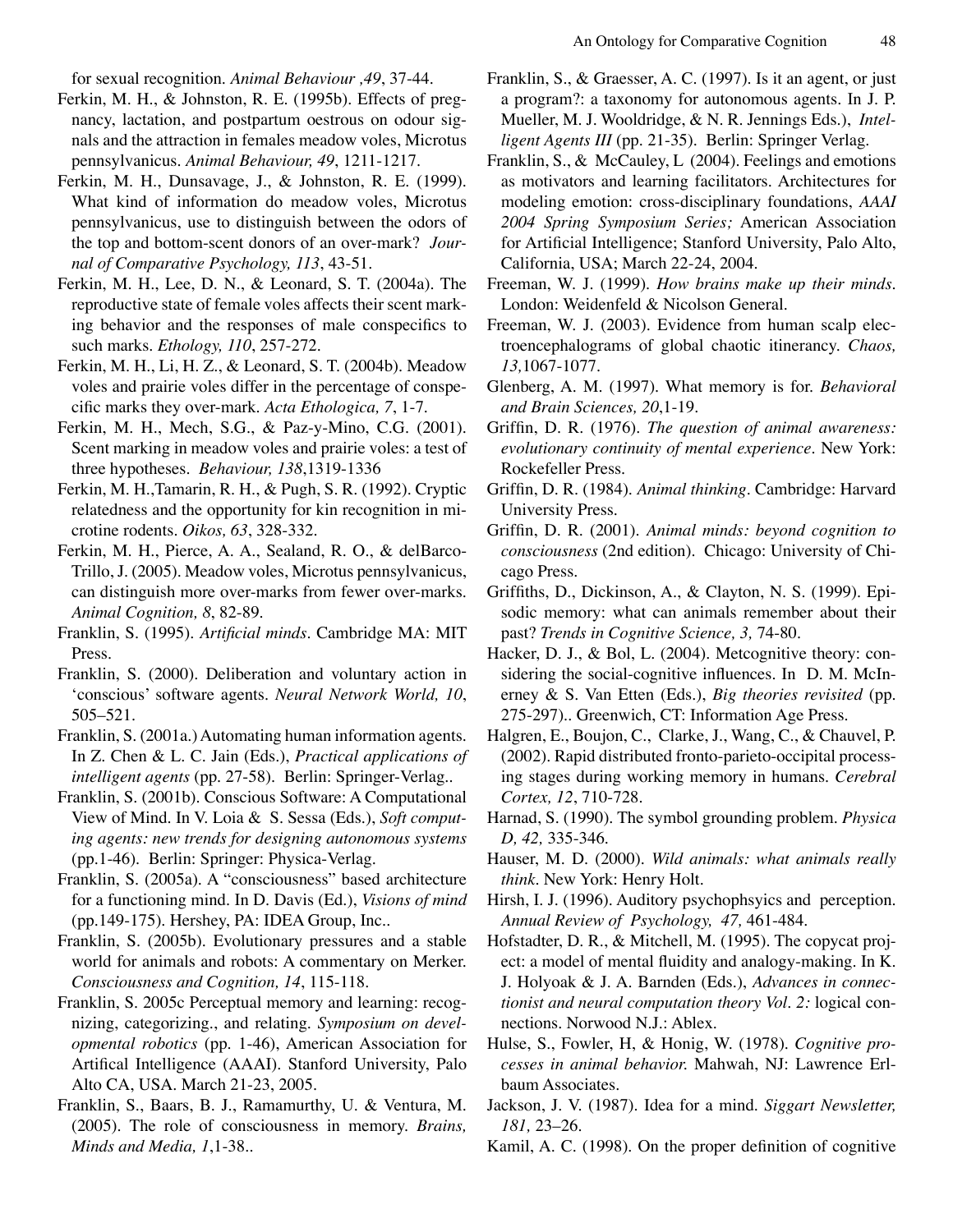ethology. In R. P. Balda, I. M. Pepperberg & A. C. Kamil (Eds.), *Animal cognition in nature: the convergence of psychology and biology in laboratory and field* (pp. 1-28). A. New York: Academic Press.

- Kahneman, D., Slovic, P., & Tversky, A.. (1982). *Judgement under uncertainty: heuristics and biases.* Cambridge: Cambridge University Press.
- Kanerva, P. (1988). *Sparse distributed memory.* Cambridge MA: The MIT Press.

Kim, S.-G., Richter, W., & Ugurbil, K. (1997). Limitations of temporal resolution in functional MRI. *Magnetic Resonance. Medicine, 37,* 631-636.

- Koch, C. (2004). *The Quest for Consciousness: A neurobiological approach.* Englewood, Colorado: Roberts & Co.
- Kuhn, T. (1970). *The structure of scientific revolutions* (2nd ed.), Chicago: University of Chicago Press.
- Lakatos, I. (1974). *The methodology of scientific research programs.* Cambridge: Cambridge University Press.
- Langston, C. (1989). *Artificial life.* Redwood City, Calif.: Addison-Wesley.
- Lehmann, D., Strik, W. K., Henggeler, B., Koenig, T., & Koukkou, M. (1998). Brain electric microstates and momentary conscious mind states as building blocks of spontaneous thinking: I. Visual imagery and abstract thoughts. International *Journal of Psychophysiology, 29,* 1-11.
- Lisman, J. E., & Fallon, J. R. (1999). What maintains memories? *Science, 283*, 339-340.
- Lu, Z., & Sperlin, G. (2001). Three-systems theory of human visual motion perception: review and update. *Journal of Optical Society of America. A 18,* 2331-2370.
- Maes, P. (1989). How to do the right thing. *Connection Science, 1,* 291–323.
- Maturana, R. H., & Varela, F. J. (1980). *Autopoiesis and cognition: the realization of the living,* Dordrecht. Netherlands: Reidel.
- Maturana, H. R. (1975). The organization of the living: a theory of the living organization. *International Journal of Man-Machine Studies, 7,* 313–332.
- Merker, B. (2005). The liabilities of mobility: A selection pressure for the transition to consciousness in animal evolution. *Consciousness and Cognition, 14,* 89-114.
- Mounoud, P. 1993. The emergence of new skills: dialectic relations between knowledge systems. In G. J. P. Savelsbergh (Ed.), *The development of coordination in infancy* (pp.13-46) Amsterdam: North Holland.
- Nadel, L. (1992). Multiple memory systems: what and why. *Journal of Cognitive Neuroscence 4*, 179-188.
- Negatu, A., & Franklin, S. (2002). An action selection mechanism for 'conscious' software agents. *Cognitive Science Quarterly, 2,* 363–386.
- O'Connor, K. P, & Aardema, F. (2005). The imagination: cognitive, pre-cognitive, and meta-cognitive aspects. *Consciousness and Cognition, 14,* 233-256.
- O'Craven, K., & Kanwisher, N. (2000). Mental imagery of faces and places activates corresponding stimulus-specific brain regions. *Jourrnal of Cognitive Neuroscience, 12,* 1013–1023,.
- Olton, D. S., & Samuelson, R. J. (1976). Remembrance of places passed: spatial memory in rats. *Journal of Experimental Psychology: Animal Behavior Processes 2,*  97–116.
- Oyama, S. (1985). *The ontogeny of information.* Cambridge: Cambridge University Press.
- Panksepp, J. (1998). *Affective neuroscience: the foundations of human and animal emotions.* Oxford: Oxford University Press.
- Papaj, D. R., & Lewis, A. C. (1993). *Insect learning: ecological and evolutionary perspectives.* New York: Chapman & Hall.
- Perr, R. J., & Hodges, J. R. (1999). Attention and executive deficits in Alzheimer's disease. *Brain, 122,* 383-404.
- Proctor, R., Wang, R. H., & Vu, K-P., L. (2002). Influences of conceptual, physical, and structural similarity on stimulus-response compatibility. *Quarterly Journal of Experimental Psychology, 55A*, 59-74.
- Pylyshyn, Z. (1999). Is vision continuous with cognition? The case for cognitive impenetrability of visual perception. *Behavioral and Brain Sciences, 22*, 341-365.
- Rauchs, G., Desgranges, B., Foret, J., &. Eustache, F. (2005). The relationships between memory systems and sleep stages. *Journal of Sleep Research, 14*, 123-140.
- Reber, A. S., Walkenfeld, F. F. & Hernstadt, R. (1991). Implicit and explicit learning: individual differences and IQ. *Journal of Experimental Psychology: Learning, Memory, and Cognition, 17*, 888-896.
- Roskies, A. L. (1999). The binding problem. *Neuron, 24,* 7- 9.
- Schacter, D. L.,.& Tulving, E. (1994). *Memory systems.* Cambridge, MA: MIT Press.
- Schmidt, R. A. (1988). *Motor control and learning: a behavioral emphasis* (2nd ed),. Champaign, IL: Human Kinetics.
- Searle, J. R. (1983). *Intentionality : an essay in the philosophy of mind.* Cambridge: Cambridge University Press.
- Shanahan, M. P. (2005.) Consciousness, emotion, and imagination: a brain-inspired architecture for cognitive robotics. *Proceedings AISB 2005 Symposium on Next Generation Approaches to Machine Consciousness.*
- Shettleworth, S. J. (1998). *Cognition, evolution, and behavior.* Oxford: Oxford University Press.
- Sloman, A. (1987). Motives mechanisms emotions. *Cognition 1,* 217–234.
- Sloman, A. (1999). What sort of architecture is required for a human-like agent? In. M. Wooldridge & A. S. Rao (Eds.), *Foundations of Rational Agency* (pp. 35-52), Dordrecht, Netherlands: Kluwer Academic Publishers.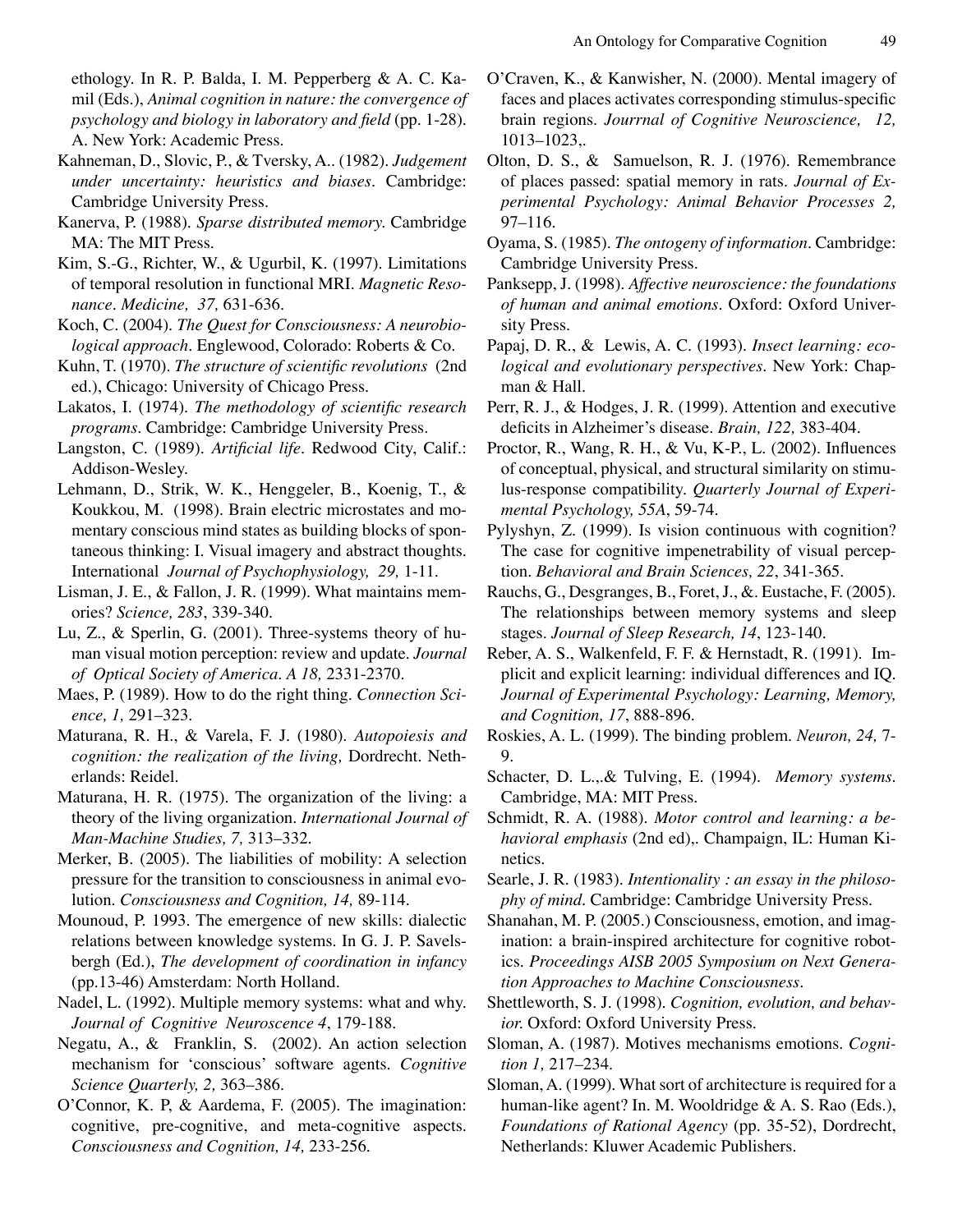- Smith, C., & MacNeill, C. (1994). Impaired motor memory for a pursuit rotor task following Stage 2 sleep loss in college students. *Journal of Sleep Research, 3*, 206-213.
- Smith, J. D., & Washburn, D. A. (2005). Uncertainty monitoring and metacognition by animals. *Current Directions in Psychological Science, 14,* 19-24.
- Standing, L. (1973). Learning 10,000 pictures. *Quarterly Journal of Experimental Psychology, 25*, 207-222.
- van Gorp, W. Altshuler, G. L., Theberge, D. C., & Mintz, J. (1999). Declarative and procedural memory in bipolar disorder. *Biological Psychiatry, 46*, 525-531.
- Wasserman, E. A. (1993). Comparative cognition: beginning the second century of the study of animal intelligence. *Psychological Bulletin, 113*, 211–228.

Wilcox, S., & Jackson, R. (1998). Cognitive abilities of ara-

neophagic jumping spiders tricksters: deceit, predation, and cognition. In R. P. Balda, I. M. Pepperberg, & A. C. Kamil (Eds.), Animal cognition in nature: *The convergence of psychology and biology in laboratory and field*  (pp.411-434 ). New York: Academic Press.

- Wulf, G., Hoss, M. & Prinz, W. (2001). Directing attention to movement effects enhances learning. *Psychonomic Bulletin & Review, 8,* 648-660.
- Zhang, Z., Franklin, S., Olde, B., Wan, Y., & Graesser, A. (1998). Natural language sensing for autonomous agents. *Proceedings of IEEE International Joint Symposia on In-*

*tellgence Systems 98.*

| <b>Term</b>              | <b>Definition</b>                                                                                                                                                                                      | <b>Examples,</b>                                             |
|--------------------------|--------------------------------------------------------------------------------------------------------------------------------------------------------------------------------------------------------|--------------------------------------------------------------|
| Action selection         | The selecting of an action during a single<br>cognitive cycle                                                                                                                                          | Saccade of the eyes, a sniff                                 |
| Affect                   | A general term for arousal through feelings<br>and emotions                                                                                                                                            |                                                              |
| Attention                | The process of attending to some portion of<br>the incoming percept and of local associa-<br>tions                                                                                                     |                                                              |
| <b>Attention codelet</b> | A codelet that attempts to train attention on<br>some particular kind of information                                                                                                                   | Expectation codelet, intention<br>codelet                    |
| Automatized action       | An action that requires no environmental<br>information                                                                                                                                                | Walking in an adult animal is<br>mostly automatized          |
| Autonomous agent         | A system situated in, and part of, an envi-<br>ronment, which senses that environment,<br>and acts on it, over time, in pursuit of its<br>own agenda, so as to affect what it senses in<br>the future. | Animals, humans, some mobile<br>robots, some software agents |
| Behavior                 | Goal context, a collection of behavior code-<br>lets that can achieve a particular goal                                                                                                                |                                                              |
| <b>Behavior codelet</b>  | A codelet that can execute some particular,<br>specialized task                                                                                                                                        |                                                              |
| <b>Behavior</b> stream   | A goal context hierarchy                                                                                                                                                                               |                                                              |
| Bottom-up perception     | Perception occurring during a single cogni-<br>tive cycle                                                                                                                                              | Immediate recognition                                        |
| Coalition of codelets    | Consists of attention codelet(s) together<br>with information codelets that compete to<br>have their content attended to                                                                               |                                                              |
| Cognition                | The entire, sometimes complex, process of<br>choosing what to do next on the basis of<br>sensory input                                                                                                 |                                                              |

## *Glossary Table*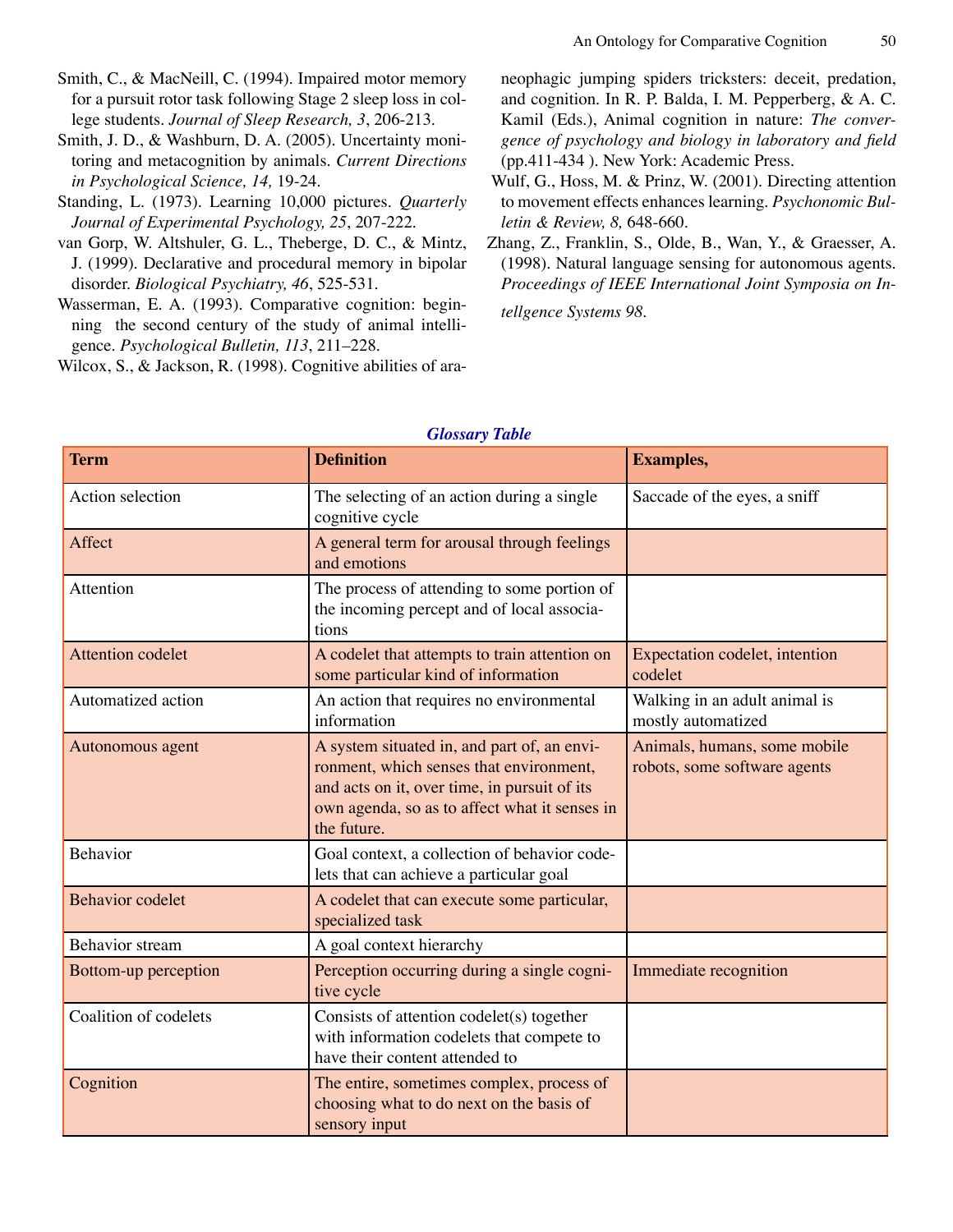| Cognitive Cycle                 | The continual sense-cognize-act cycle of<br>every waking autonomous agent                                                      | In animals, humans, autonomous<br>robots, software agents |
|---------------------------------|--------------------------------------------------------------------------------------------------------------------------------|-----------------------------------------------------------|
| Competition for attention       | A competition to decide what perceptual<br>information and local associations are to be<br>attended to                         | Information carrying more affect<br>have an advantage     |
| Conscious content               | Information from working memory buffers<br>and local associations that is broadcast dur-<br>ing each cognitive cycle           | Perceptual information, memories<br>of events             |
| "Consciousness"                 | Functional consciousness whose role is<br>specified in Global Workspace theory and in<br>the IDA cognitive cycle               |                                                           |
| Consolidation                   | The movement of transient episodic memo-<br>ry contents to declarative memory                                                  |                                                           |
| Content-addressable memory      | A memory the contents of which can be<br>found by cuing with part of the desired con-<br>tent without knowing a memory address | Episodic memory in we humans                              |
| Declarative memory              | Episodic memory long-term memory capa-<br>bility                                                                               |                                                           |
| Deliberative process            | Options may be constructed and evaluated,<br>and plans created                                                                 | Portia jumping spider stalking prey                       |
| Drive                           | A primitive motive generator                                                                                                   | Hunger, mating                                            |
| <b>Emotions</b>                 | Feelings with cognitive content                                                                                                | Fear, anger, shame                                        |
| Episodic learning               | The encoding of events in episodic memory                                                                                      |                                                           |
| Episodic memory                 | Associative, content-addressable, memory<br>for events, the what, the where, the when                                          | Where food was cached                                     |
| <b>Expectation</b> codelet      | An attention codelet that watches for the<br>result of some behavior(s)                                                        |                                                           |
| Feelings                        | Specific arousals as implementations of<br>motivation and of learning modulation                                               | Hunger, fear, urge to mate, plea-<br>sure, pain           |
| Goal                            | Desire to restructure the environment, or an<br>agent's relation to it, in some particular way                                 | To drink orange juice                                     |
| Goal context                    | A potential goal, consisting of a coalition<br>procedures which, together, could accom-<br>plish the goal                      |                                                           |
| Goal context hierarchies        | Connected streams of goal contexts (behav-<br>iors), can be thought of as high-level, partial<br>plans of actions              |                                                           |
| <b>Information codelets</b>     | Codelets that carry information and partici-<br>pate in coalitions that compete for attention                                  |                                                           |
| Informationally mediated action | Requires information from the environment<br>for its enactment                                                                 | A predator in pursuit of prey                             |
| Intention                       | The resolve of an animal (agent) to achieve<br>some particular goal                                                            | Intention to drink orange juice                           |
| Intention codelet               | An attention codelet that watches for infor-<br>mation relevant to achieving some particular<br>goal                           |                                                           |